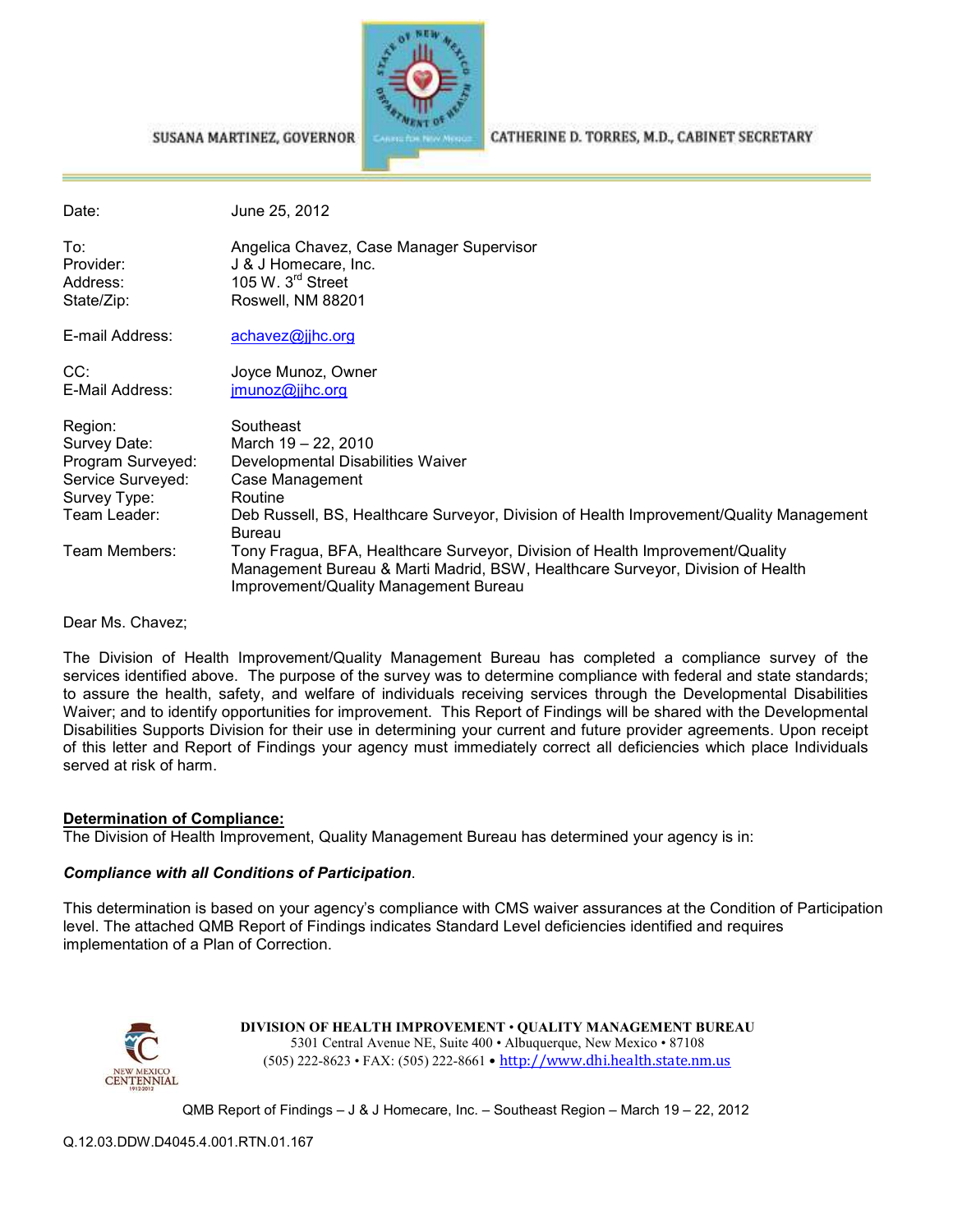### **Plan of Correction:**

The attached Report of Findings identifies the Standard Level and/or Condition of Participation deficiencies found during your agency's compliance review. You are required to complete and implement a Plan of Correction. Your agency has a total of 45 business days (10 business days to submit your POC for approval and 35 days to implement your *approved* Plan of Correction) from the receipt of this letter.

### **Submission of your Plan of Correction:**

Please submit your agency's Plan of Correction in the space on the two right columns of the Report of Findings. *(See attachment "A" for additional guidance in completing the Plan of Correction)*.

Within 10 business days of receipt of this letter your agency Plan of Correction must be submitted to the parties below:

**1. Quality Management Bureau, Attention: Plan of Correction Coordinator 5301 Central Ave. NE Suite 400 Albuquerque, NM 87108** 

### **2. Developmental Disabilities Supports Division Regional Office for region of service surveyed**

Upon notification from QMB that your *Plan of Correction has been approved*, you must implement all remedies and corrective actions to come into compliance. If your Plan of Correction is denied, you must resubmit a revised plan as soon as possible for approval, as your POC approval and all remedies must be completed within 45 business days of the receipt of this letter.

Failure to submit your POC within the allotted 10 business days or complete and implement your Plan of Correction within the total 45 business days allowed may result in the imposition of a \$200 per day Civil Monetary Penalty until it is received, completed and/or implemented.

#### **Request for Informal Reconsideration of Findings (IRF):**

If you disagree with a finding of deficient practice, you have 10 business days upon receipt of this notice to request an IRF. Submit your request for an IRF in writing to:

> QMB Deputy Bureau Chief 5301 Central Ave NE Suite #400 Albuquerque, NM 87108 Attention: IRF request

See Attachment "C" for additional guidance in completing the request for Informal Reconsideration of Findings. The request for an IRF will not delay the implementation of your Plan of Correction which must be completed within 45 total business days (10 business days to submit your POC for approval and 35 days to implement your *approved* Plan of Correction). Providers may not appeal the nature or interpretation of the standard or regulation, the team composition or sampling methodology. If the IRF approves the modification or removal of a finding, you will be advised of any changes.

Please call the Plan of Correction Coordinator at 505-222-8647 if you have questions about the Report of Findings or Plan of Correction. Thank you for your cooperation and for the work you perform.

Sincerely,

Deb Russell

Deb Russell, BS Team Lead/Healthcare Surveyor Division of Health Improvement Quality Management Bureau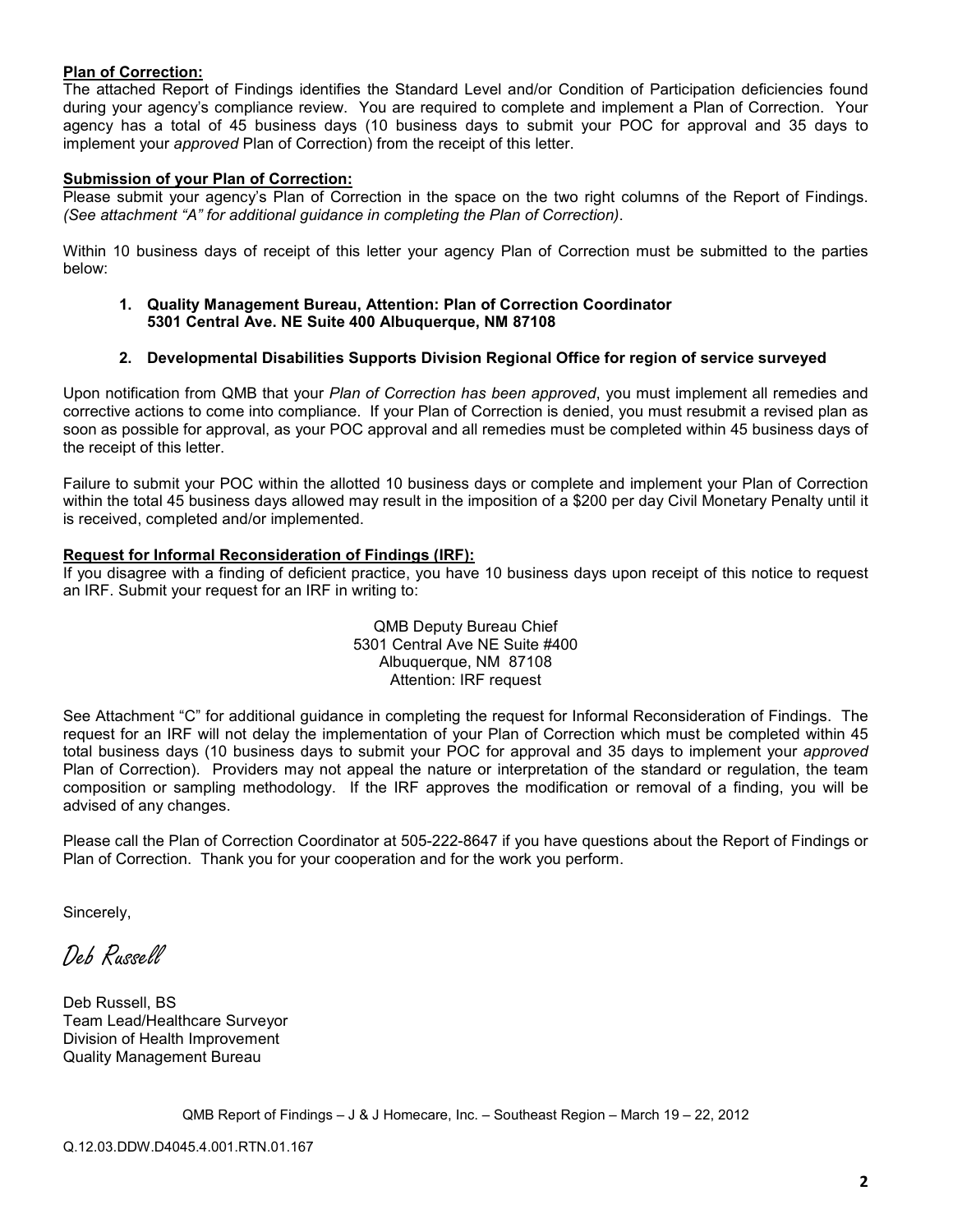| <b>Survey Process Employed:</b>                                                                                      |                                                                                                                                                                             |                                                                                                                                                                                                     |
|----------------------------------------------------------------------------------------------------------------------|-----------------------------------------------------------------------------------------------------------------------------------------------------------------------------|-----------------------------------------------------------------------------------------------------------------------------------------------------------------------------------------------------|
| <b>Entrance Conference Date:</b>                                                                                     | March 19, 2012                                                                                                                                                              |                                                                                                                                                                                                     |
| Present:                                                                                                             | J & J Homecare, Inc.                                                                                                                                                        | Mary Lou Thomas, Chief Operations Officer                                                                                                                                                           |
|                                                                                                                      | <b>DOH/DHI/QMB</b>                                                                                                                                                          | Deb Russell, BS, Team Lead/Healthcare Surveyor<br>Tony Fragua, BFA, Healthcare Surveyor                                                                                                             |
| <b>Exit Conference Date:</b>                                                                                         | March 22, 2012                                                                                                                                                              |                                                                                                                                                                                                     |
| Present:                                                                                                             | J & J Homecare, Inc.                                                                                                                                                        | Joyce Munoz, Chief Executive Officer, Owner<br>Lisa Garcia, Case Manager<br>Angela Chavez, Case Manager Supervisor                                                                                  |
|                                                                                                                      | <b>DOH/DHI/QMB</b>                                                                                                                                                          | Deb Russell, BS, Team Lead/Healthcare Surveyor<br>Tony Fragua, BFA, Healthcare Surveyor                                                                                                             |
|                                                                                                                      |                                                                                                                                                                             | <b>DDSD - Southeast Regional Office</b><br>Debra Ortiz, Case Management Coordinator                                                                                                                 |
| <b>Administrative Locations Visited</b><br>NM)                                                                       | Number:                                                                                                                                                                     | 2 (1301 Grand, Artesia, NM & 3rd Street, Roswell,                                                                                                                                                   |
| <b>Total Sample Size</b>                                                                                             | Number:                                                                                                                                                                     | 24<br>3 - Jackson Class Members<br>21 - Non-Jackson Class Members                                                                                                                                   |
| Persons Served Records Reviewed                                                                                      | Number:                                                                                                                                                                     | 24                                                                                                                                                                                                  |
| Case Managers Interviewed                                                                                            | Number:                                                                                                                                                                     | 5                                                                                                                                                                                                   |
| Case Mgt Personnel Records Reviewed                                                                                  | Number:                                                                                                                                                                     | 12                                                                                                                                                                                                  |
| <b>Administrative Files Reviewed</b>                                                                                 | <b>Billing Records</b><br><b>Medical Records</b><br>٠<br><b>Personnel Files</b><br>$\bullet$<br><b>Training Records</b><br>$\bullet$<br>$\bullet$<br>$\bullet$<br>$\bullet$ | Incident Management Records<br><b>Agency Policy and Procedures</b><br><b>Caregiver Criminal History Screening Records</b><br><b>Employee Abuse Registry</b><br>Quality Assurance / Improvement Plan |
| CC: Distribution List:<br>DOH - Division of Health Improvement<br>DOH - Developmental Disabilities Supports Division |                                                                                                                                                                             |                                                                                                                                                                                                     |

- DOH Office of Internal Audit
- HSD Medical Assistance Division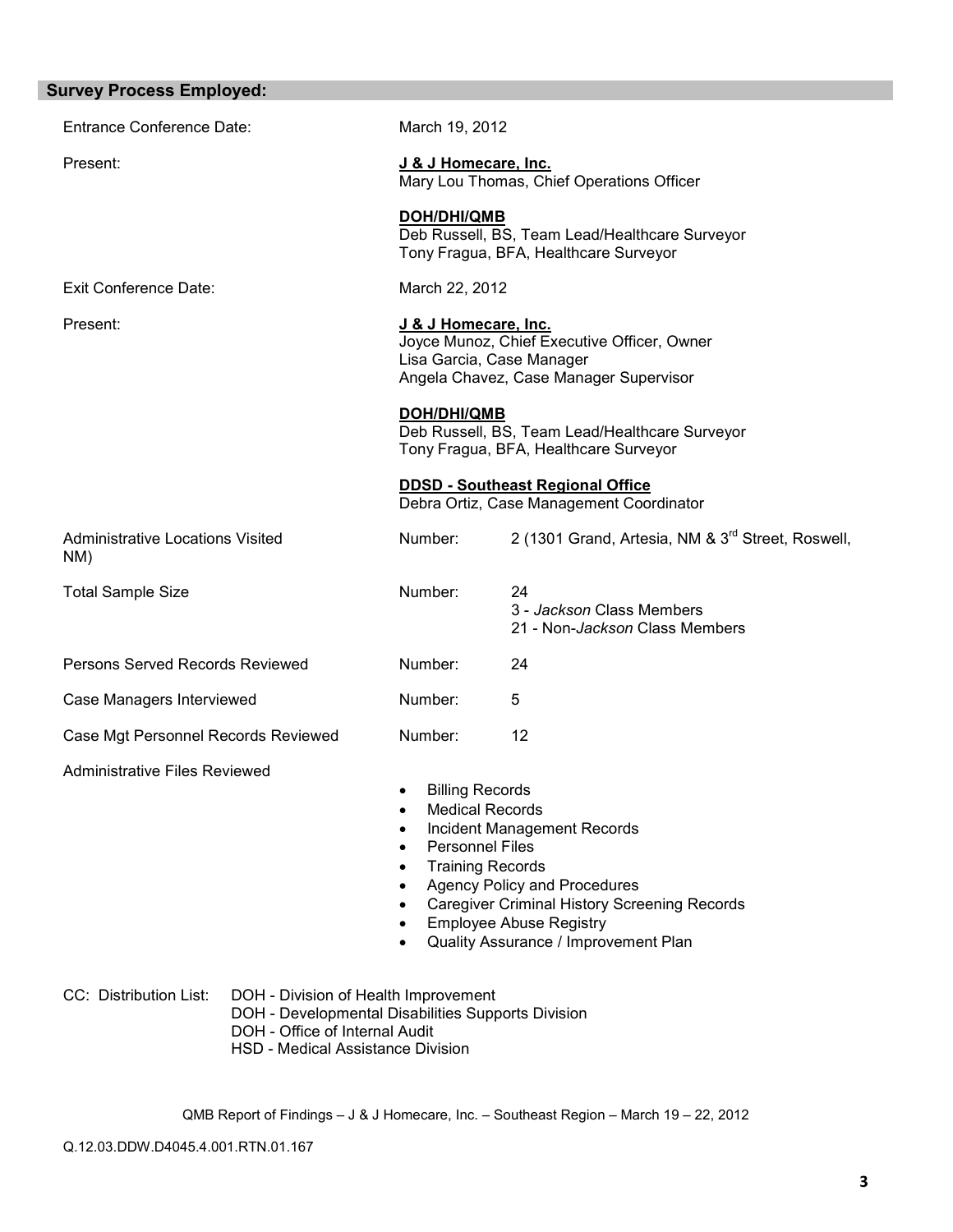# **Attachment A**

# **Provider Instructions for Completing the QMB Plan of Correction (POC) Process**

# *Introduction:*

After a QMB Compliance Survey, your QMB Report of Findings will be sent to you via e-mail.

Each provider must develop and implement a Plan of Correction (POC) that identifies specific quality assurance and quality improvement activities the agency will implement to correct deficiencies and prevent continued non compliance.

Agencies must submit their Plan of Correction within 10 business days from the date you receive the QMB Report of Findings. (Providers who do not submit a POC within 10 business days will be referred to the Internal Review Committee [IRC] for possible actions or sanctions).

Agencies must fully implement their approved Plan of Correction within 45 business days (10 business days to submit your POC for approval and 35 days to implement your approved Plan of Correction) from the date they receive the QMB Report of Findings. (Providers who fail to complete a POC within the 45 business days allowed shall be referred to the IRC for possible actions or sanctions.)

If you have questions about the Plan of Correction process, call the QMB Plan of Correction Coordinator at 505-222-8647 or email at George. Perrault@state.nm.us. Requests for technical assistance must be requested through your DDSD Regional Office.

The POC process cannot resolve disputes regarding findings. If you wish to dispute a finding on the official Report of Findings, you must file an Informal Reconsideration of Findings (IRF) request within ten (10) business days of receiving your report. Please note that you must still submit a POC for findings that are in question (see Attachment "C").

# *Instructions for Completing Agency POC:*

# *Required Content*

Your Plan of Correction should provide a step-by-step description of the methods to correct each deficient practice to prevent recurrence and information that ensures the regulation cited is in compliance. The remedies noted in your POC are expected to be added to your Agency's required, annual Quality Assurance Plan.

If a deficiency has already been corrected, the plan should state how it was corrected, the completion date (date the correction was accomplished), and how possible recurrence of the deficiency will be prevented.

The Plan of Correction must address the required six CMS core elements to address *each deficiency* of the POC:

- 1. How the specific and realistic corrective action will be accomplished for individuals found to have been affected by the deficient practice.
- 2. How the agency will identify other individuals who have the potential to be affected by the same deficient practice, and how the agency will act to protect individuals in similar situations.
- 3. What QA measures will be put into place or systemic changes made to ensure that the deficient practice will not recur
- 4. Indicate how the agency plans to monitor its performance to make sure that solutions are sustained. The agency must develop a QA plan for ensuring that correction is achieved and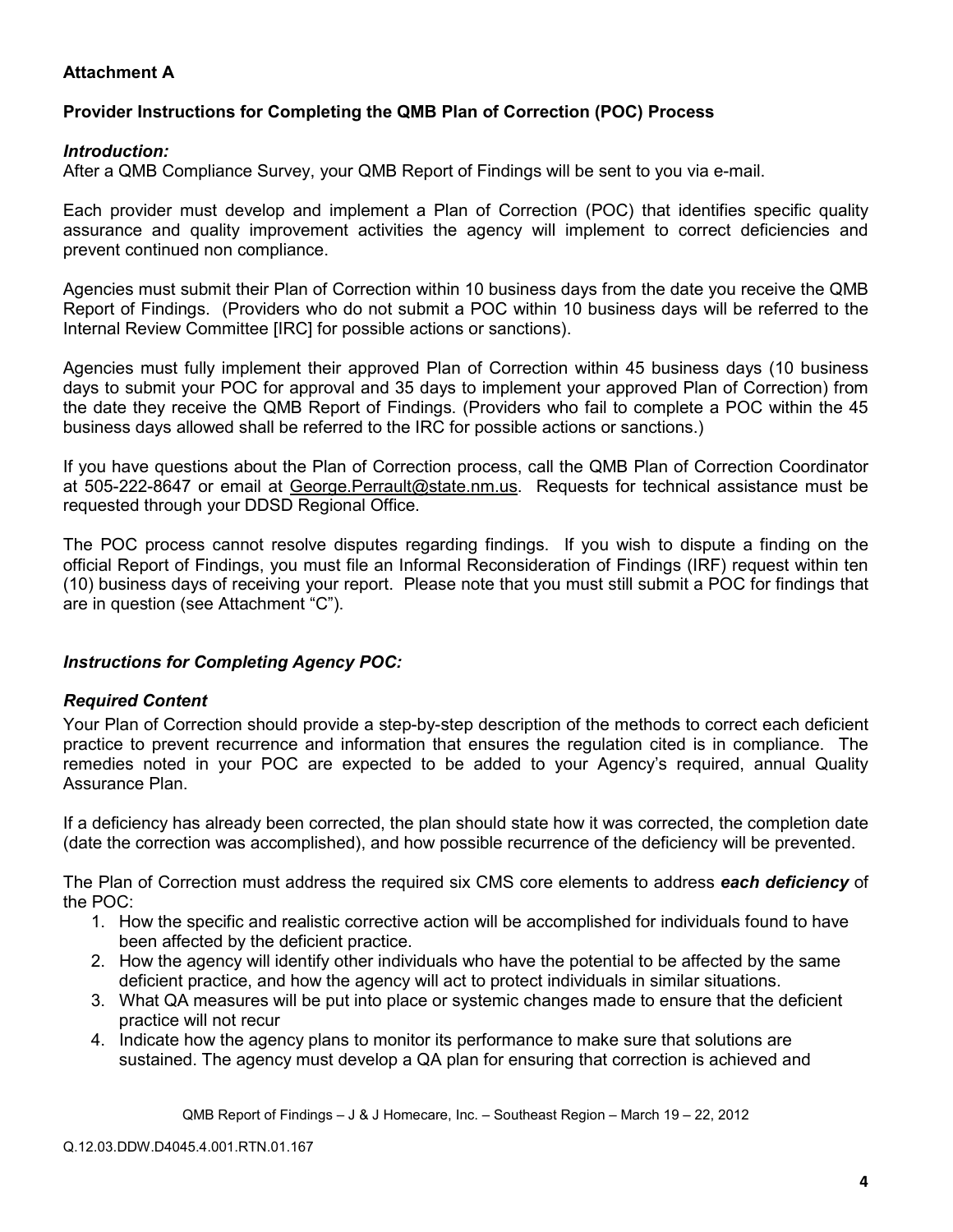sustained. This QA plan must be implemented, and the corrective action evaluated for its effectiveness. The plan of correction is integrated into the agency quality assurance system; and

- 5. Include dates when corrective action will be completed. The corrective action completion dates must be acceptable to the State.
- 6. The POC must be signed and dated by the agency director or other authorized official.

The following details should be considered when developing your POC:

- Details about how and when Consumer, Personnel and Residential files are audited by Agency personnel to ensure they contain required documents;
- Information about how Medication Administration Records are reviewed to verify they contain all required information before they are distributed, as they are being used, and after they are completed;
- Your processes for ensuring that all staff are trained in Core Competencies, Incident Reporting, and Individual-Specific service requirements, etc;
- How accuracy in Billing documentation is assured;
- How health, safety is assured;
- For Case Management Providers, how ISPs are reviewed to verify they meet requirements, how the timeliness of LOC packet submissions and consumer visits are tracked;
- Your process for gathering, analyzing and responding to Quality data; and,
- Details about Quality Targets in various areas, current status, analyses about why targets were not met, and remedies implemented.

*Note:* **Instruction or in-service of staff alone may not be a sufficient plan of correction.** This is a good first step toward correction, but additional steps should be taken to ensure the deficiency is corrected and will not recur.

# *Completion Dates*

- The plan of correction must include a **completion date** (entered in the far right-hand column) for each finding. Be sure the date is **realistic** in the amount of time your Agency will need to correct the deficiency; not to exceed 45 total business days.
- Direct care issues should be corrected immediately and monitored appropriately.
- Some deficiencies may require a staged plan to accomplish total correction.
- Deficiencies requiring replacement of equipment, etc., may require more time to accomplish correction but should show reasonable time frames.

# *Initial Submission of the Plan of Correction Requirements*

- 1. The Plan of Correction must be completed on the official QMB Survey Report of Findings/Plan of Correction Form and received by QMB within ten (10) business days from the date you received the report of findings.
- 2. For questions about the POC process, call the POC Coordinator, George Perrault at 505-222-8647 for assistance.
- 3. For Technical Assistance (TA) in developing or implementing your POC, contact your local DDSD Regional Office.
- 4. Submit your POC to Scott Good, POC Coordinator in any of the following ways:
	- a. Electronically at scott.good@state.nm.us *(preferred method)*
	- b. Fax to 505-222-8661, or
	- c. Mail to POC Coordinator, 5301 Central Avenue SW, Suite 400, Albuquerque, NM 87108
- 5. Do not submit supporting documentation (evidence of compliance) to QMB until after your POC has been approved by the POC Coordinator.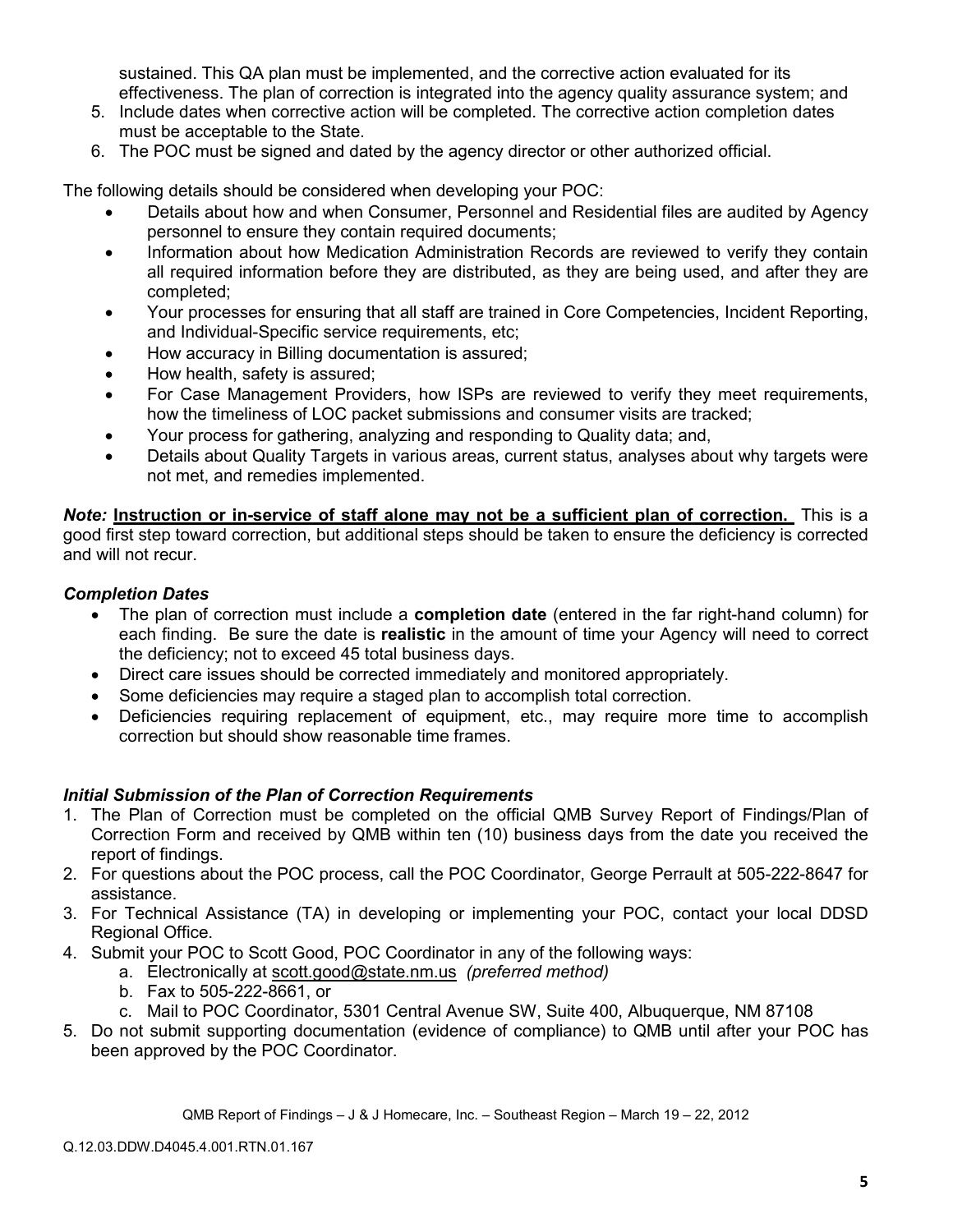- 6. QMB will notify you when your POC has been "approve" or "denied."
	- a. During this time, whether your POC is "approved," or "denied," you will have a maximum of 45 business days from the date of receipt of your Report of Findings to correct all survey deficiencies.
	- b. If your POC is denied, it must be revised and resubmitted as soon as possible, as the 45 business day limit is in effect.
	- c. If your POC is denied a second time your agency may be referred to the Internal Review Committee.
	- d. You will receive written confirmation when your POC has been approved by QMB and a final deadline for completion of your POC.
- 7. Failure to submit your POC within 10 business days without prior approval of an extension by QMB will result in a referral to the Internal Review Committee and the possible implementation of monetary penalties and/or sanctions.

## *POC Document Submission Requirements*

Once your POC has been approved by the QMB Plan of Correction Coordinator you must submit copies of documents as evidence that all deficiencies have been corrected, as follows.

- 1. Your internal documents are due within a *maximum* of 45 business days of receipt of your Report of Findings.
- 2. You may submit your documents by postal mail (paper hard copy or on a disc), fax, or electronically (scanned and attached to e-mails).
- 3. All submitted documents *must be annotated*; please be sure the tag numbers and Identification numbers are indicated on each document submitted. Documents which are not annotated with the Tag number and Identification number may not be accepted.
- 4. Do not submit original documents; Please provide copies or scanned electronic files for evidence. Originals must be maintained in the agency file(s) per DDSD Standards.
- 5. In lieu of some documents, you may submit copies of file or home audit forms that clearly indicate cited deficiencies have been corrected, other attestations of correction must be approved by the Plan of Correction Coordinator prior to their submission.
- 6. For billing deficiencies, you must submit:
	- a. Evidence of an internal audit of billing documentation for a sample of individuals and timeframes;
	- b. Copies of "void and adjust" forms submitted to correct all over-billed or unjustified units billed identified during your internal audit.

Revisions, Modifications or Extensions to your Plan of Correction (post QMB approval) must be made in writing and submitted to the Plan of Correction Coordinator at QMB, prior to the due date and are approved on a case-by-case basis. No changes may be made to your POC or the timeframes for implementation without written approval of the POC Coordinator.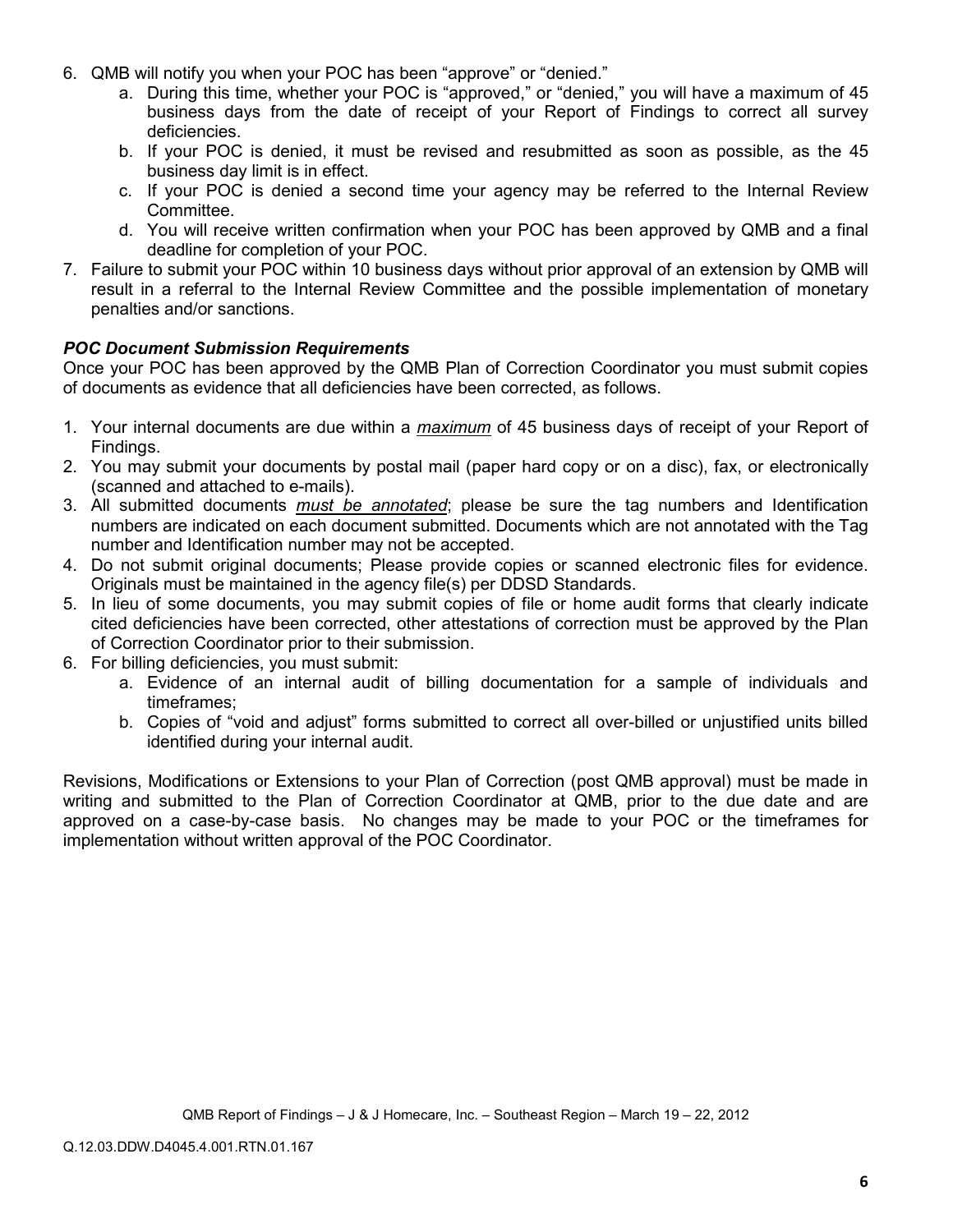# **QMB Determinations of Compliance**

• "Compliance with Conditions of Participation"

The QMB determination of "Compliance with Conditions of Participation," indicates that a provider is in compliance with all 'Conditions of Participation,' (CoP) but may have standard level deficiencies (deficiencies which are not at the condition level) out of compliance. The agency has obtained a level of compliance such that there is a minimal potential for harm to individuals' health and safety. To qualify for a determination of Compliance with Conditions of Participation, the provider must be in compliance with *all* Conditions of Participation.

• "Partial-Compliance with Conditions of Participation"

The QMB determination of "Partial-Compliance with Conditions of Participation" indicates that a provider is out of compliance with one (1) to three (3) 'Conditions of Participation.' This partialcompliance, if not corrected, may result in a serious negative outcome or the potential for more than minimal harm to individuals' health and safety. The Agency may also have standard level deficiencies (deficiencies which are not at the condition level).

Providers receiving a repeat determination of 'Partial-Compliance' for repeat deficiencies of CoPs may be referred by the Quality Management Bureau to the Internal Review Committee (IRC) for consideration of remedies and possible actions.

# • "Non-Compliant with Conditions of Participation":

The QMB determination of "Non-Compliance with Conditions of Participation," indicates a provider is significantly out of compliance with Conditions of Participation and/or has:

- Four (4) Conditions of Participation out of compliance.
- Multiple findings of widespread non-compliance with any standard or regulation with a significant potential for more than minimal harm.
	- Any finding of actual harm or Immediate Jeopardy.

The Agency may also have standard level deficiencies (deficiencies which are not at the condition level).

Providers receiving a repeat determination of 'Non-Compliance' will be referred by Quality Management Bureau to the Internal Review Committee (IRC) for consideration of remedies and possible actions.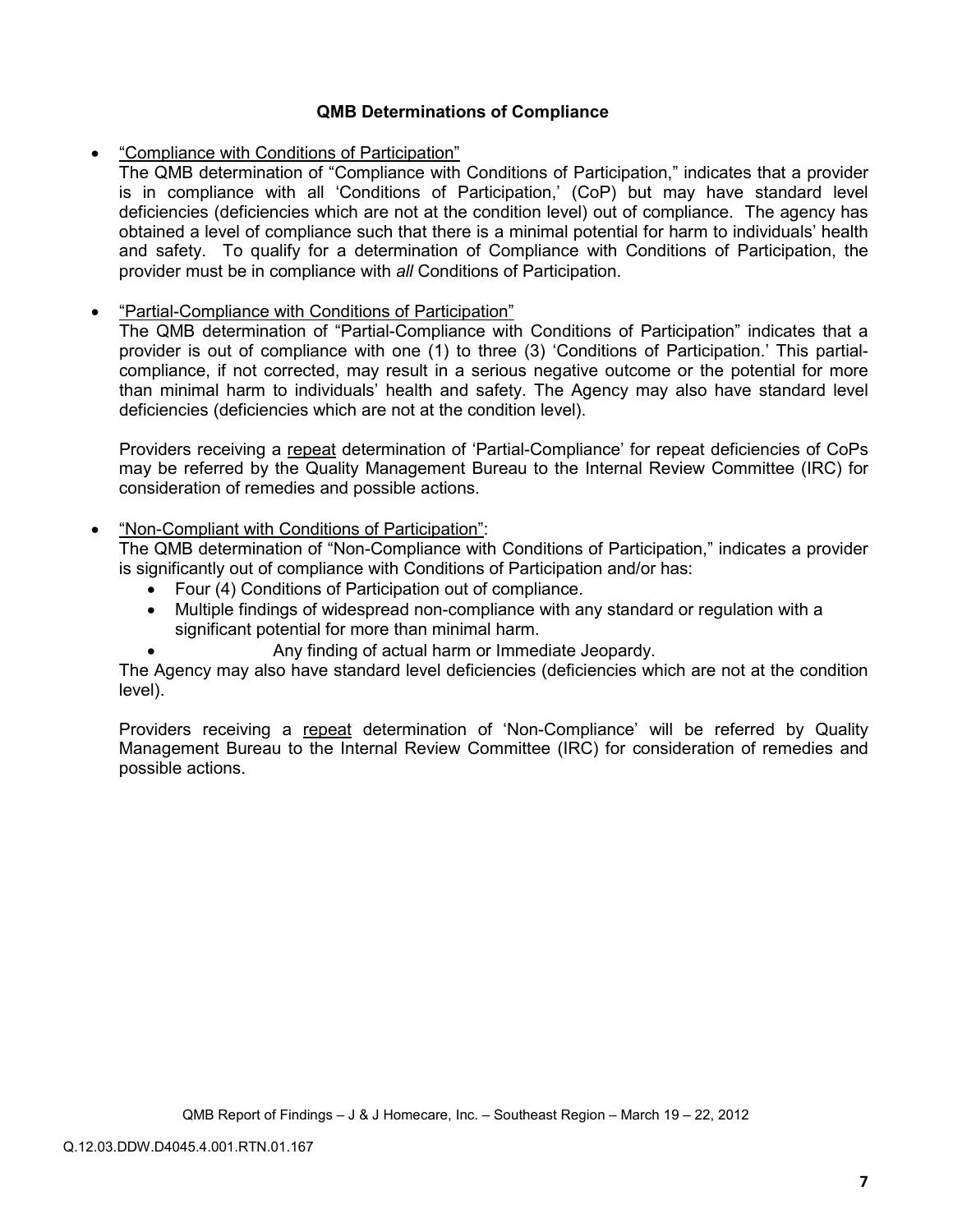## **Guidelines for the Provider Informal Reconsideration of Finding (IRF) Process**

# **Introduction:**

Throughout the QMB Survey process, surveyors are openly communicating with providers. Open communication means surveyors have clarified issues and/or requested missing information before completing the review through the use of the signed/dated "Document Request," or "administrative Needs," etc. forms. Regardless, there may still be instances where the provider disagrees with a specific finding. Providers may use the following process to informally dispute a finding.

# **Instructions:**

- 1. The Informal Reconsideration of the Finding (IRF) request must be in writing to the QMB Deputy Bureau Chief **within 10 business days** of receipt of the final Report of Findings.
- 2. The written request for an IRF *must* be completed on the QMB Request for Informal Reconsideration of Finding form available on the QMB website: http://dhi.health.state.nm.us/qmb
- 3. The written request for an IRF must specify in detail the request for reconsideration and why the finding is inaccurate.
- 4. The IRF request must include all supporting documentation or evidence.
- 5. If you have questions about the IRC process, email the IRF Chairperson, Scott Good at scott.good@state.nm.us for assistance.

# **The following limitations apply to the IRF process:**

- The request for an IRF and all supporting evidence must be received within 10 business days.
- Findings based on evidence requested during the survey and not provided may not be subject to reconsideration.
- The supporting documentation must be new evidence not previously reviewed or requested by the survey team.
- Providers must continue to complete their Plan of Correction during the IRF process
- Providers may not request an IRF to challenge the sampling methodology.
- Providers may not request an IRF based on disagreement with the nature of the standard or regulation.
- Providers may not request an IRF to challenge the team composition.
- Providers may not request an IRF to challenge the DHI/QMB determination of compliance or the length of their DDSD provider contract.

A Provider forfeits the right to an IRF if the request is not made within 10 business days of receiving the report and/or does not include all supporting documentation or evidence to show compliance with the standards and regulations.

The IRF Committee will review the request, the Provider will be notified in writing of the ruling; no face-toface meeting will be conducted.

When a Provider requests that a finding be reconsidered, it does not stop or delay the Plan of Correction process. **Providers must continue to complete the Plan of Correction, including the finding in dispute regardless of the IRF status.** If a finding is removed or modified, it will be noted and removed or modified from the Report of Findings. It should be noted that in some cases a Plan of Correction may be completed prior to the IRF process being completed. The provider will be notified in writing on the decisions of the IRF committee.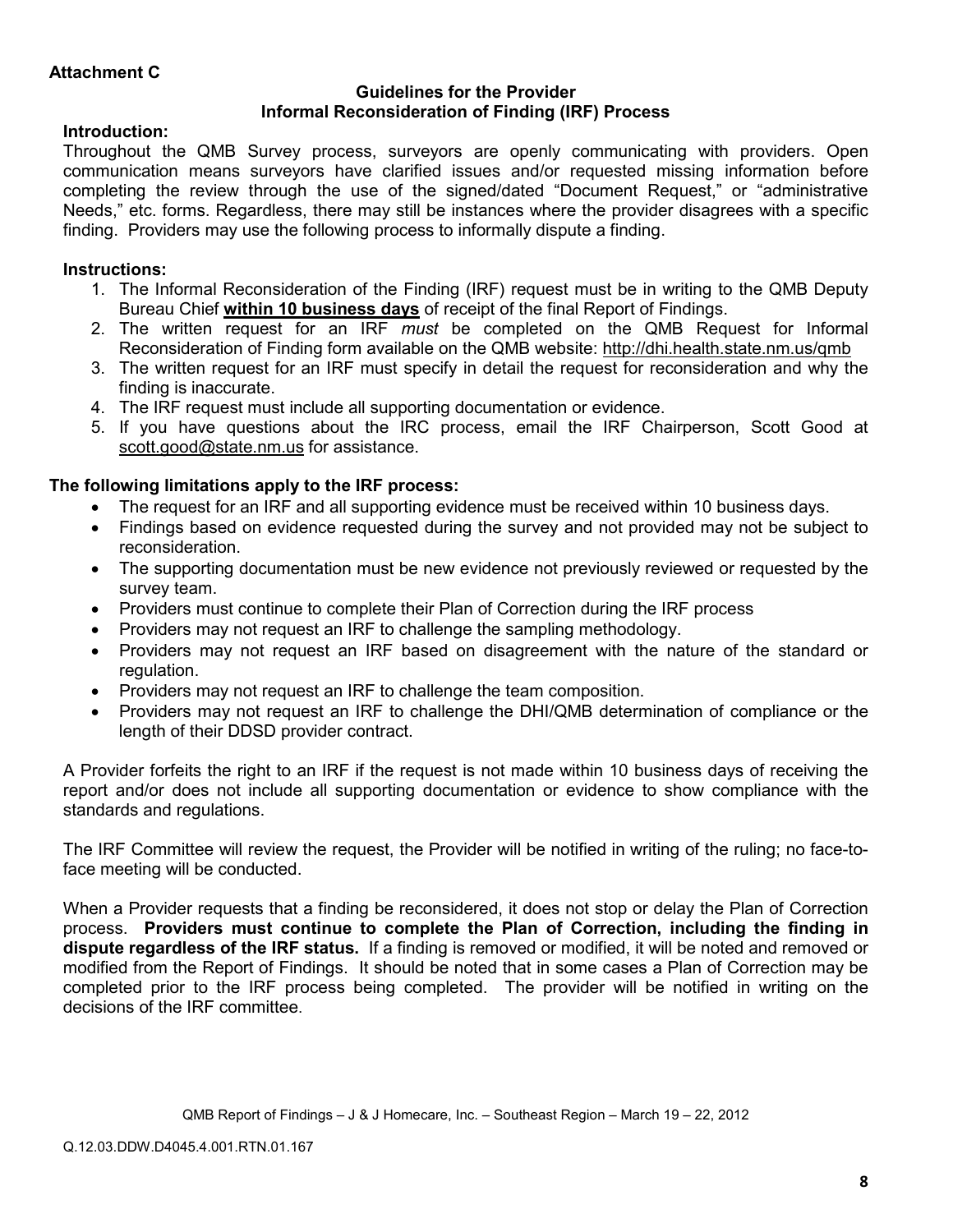| Agency:          | J & J Homecare, Inc. - Southeast Region |
|------------------|-----------------------------------------|
| Program:         | Developmental Disabilities Waiver       |
| Service:         | Case Management                         |
| Monitoring Type: | <b>Routine Survey</b>                   |
| Date of Survey:  | March 19 - 22, 2012                     |

| <b>Standard of Care</b>                                                                                                                                                                                                                                                   | <b>Deficiencies</b>                                                                                                                                                                                                                                | <b>Agency Plan of Correction, On-going</b><br><b>QA/QI &amp; Responsible Party</b>                                                    | <b>Date</b><br><b>Due</b> |
|---------------------------------------------------------------------------------------------------------------------------------------------------------------------------------------------------------------------------------------------------------------------------|----------------------------------------------------------------------------------------------------------------------------------------------------------------------------------------------------------------------------------------------------|---------------------------------------------------------------------------------------------------------------------------------------|---------------------------|
|                                                                                                                                                                                                                                                                           |                                                                                                                                                                                                                                                    | CMS Assurance - Plan of Care - ISP Development & Monitoring - Service plans address all participates' assessed needs(including        |                           |
|                                                                                                                                                                                                                                                                           |                                                                                                                                                                                                                                                    | health and safety risk factors) and goals, either by waiver services or through other means. Services plans are updated or revised at |                           |
| least annually or when warranted by changes in the waiver participants' needs.                                                                                                                                                                                            |                                                                                                                                                                                                                                                    |                                                                                                                                       |                           |
| Tag # 1A08 Agency Case File                                                                                                                                                                                                                                               | <b>Standard Level Deficiency</b>                                                                                                                                                                                                                   |                                                                                                                                       |                           |
| Developmental Disabilities (DD) Waiver Service<br>Standards effective 4/1/2007<br><b>CHAPTER 1 II. PROVIDER AGENCY</b><br><b>REQUIREMENTS:</b> The objective of these<br>standards is to establish Provider Agency policy,<br>procedure and reporting requirements for DD | Based on record review, the Agency failed to<br>maintain at the administrative office a<br>confidential case file for 14 of 24 individuals.<br>Review of the Agency individual case files found<br>the following items were not found, incomplete, |                                                                                                                                       |                           |
| Medicaid Waiver program. These requirements<br>apply to all such Provider Agency staff, whether<br>directly employed or subcontracting with the                                                                                                                           | and/or not current:<br>• Current Emergency & Personal                                                                                                                                                                                              |                                                                                                                                       |                           |
| Provider Agency. Additional Provider Agency<br>requirements and personnel qualifications may<br>be applicable for specific service standards.<br>D. Provider Agency Case File for the                                                                                     | <b>Identification Information</b><br><sup>o</sup> Did not contain Health Plan Information (#8<br>8, 16)                                                                                                                                            | Provider:<br>State your Plan of Correction for the findings in<br>this Tag above this line.                                           |                           |
| <b>Individual:</b> All Provider Agencies shall maintain<br>at the administrative office a confidential case                                                                                                                                                               | • ISP Assessment Checklist (#12 & 14)                                                                                                                                                                                                              | Enter your Quality Assurance/Quality<br>Improvement processes below the line.                                                         |                           |
| file for each individual. Case records belong to                                                                                                                                                                                                                          | • ISP Signature Page                                                                                                                                                                                                                               |                                                                                                                                       |                           |

 the individual receiving services and copies shall be provided to the receiving agency whenever an individual changes providers. The record must also be made available for review when requested by DOH, HSD or federal government representatives for oversight purposes. The individual's case file shall include the following requirements: **ISP Signature Page**  ° None Found (#8 & 11) • **ISP Teaching & Support Strategies**  ° *Individual #1 - TASS not found for:*  ° Outcome Statement #1 – Learn how to type  $\triangleright$  Learn how to type using the programs purchased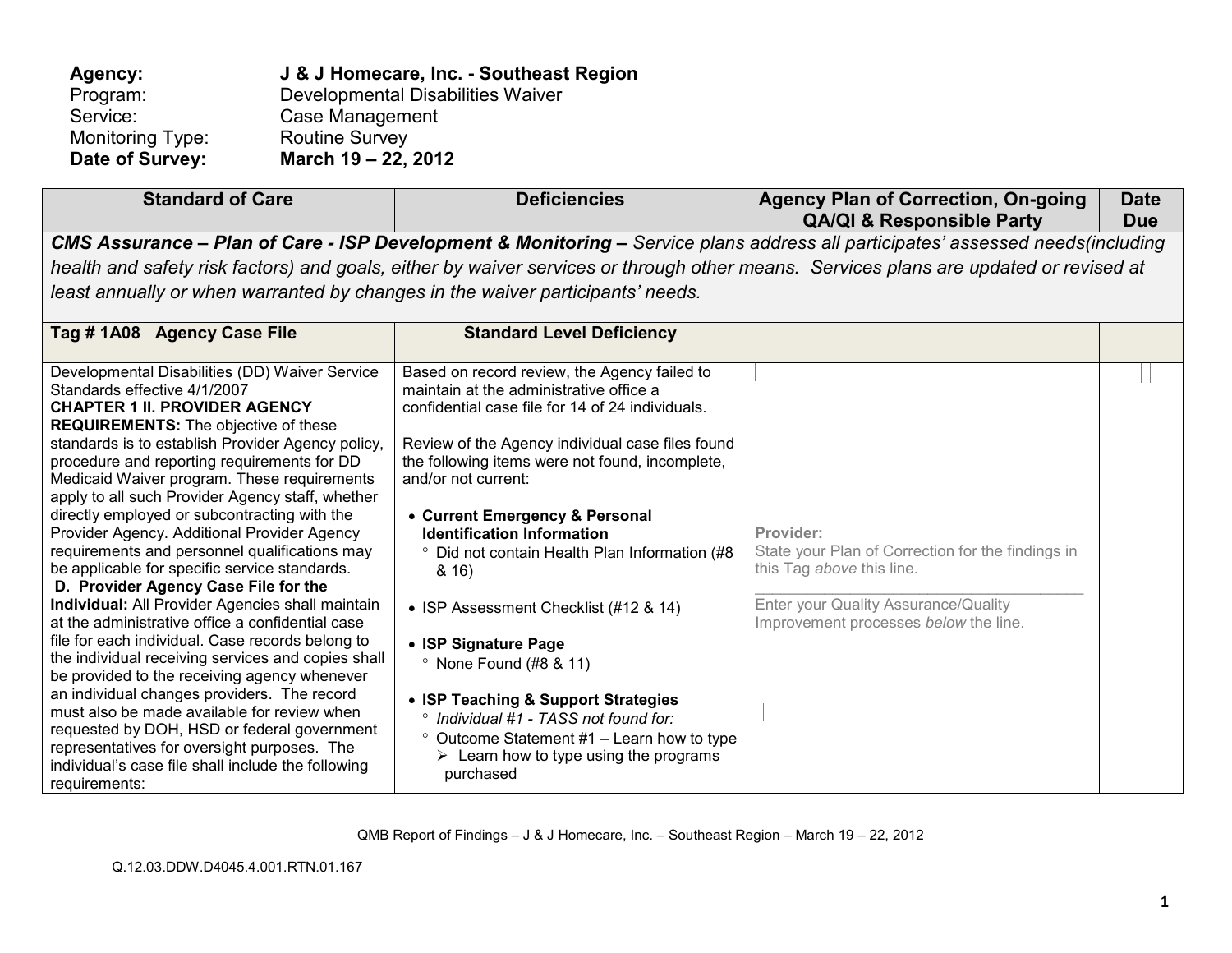| (1) Emergency contact information, including the    |                                                           |  |
|-----------------------------------------------------|-----------------------------------------------------------|--|
| individual's address, telephone number,             | ° Individual #8 - TASS not found for:                     |  |
| names and telephone numbers of relatives,           | $\degree$ Outcome Statement #1 - Learn how to             |  |
| or guardian or conservator, physician's             | prepare Mexican dishes                                    |  |
| name(s) and telephone number(s), pharmacy           | $\triangleright$ Find recipe he wants to prepare          |  |
| name, address and telephone number, and             | $\triangleright$ Prepare list of ingredients he will need |  |
| health plan if appropriate;                         | $\triangleright$ Prepare his recipe                       |  |
| (2) The individual's complete and current ISP,      |                                                           |  |
| with all supplemental plans specific to the         | ° Outcome Statement #2 - Would like to look               |  |
| individual, and the most current completed          | his very best for work                                    |  |
| Health Assessment Tool (HAT);                       | $\triangleright$ Shave everyday                           |  |
| (3) Progress notes and other service delivery       | $\triangleright$ Brush his teeth everyday                 |  |
| documentation:                                      | $\triangleright$ Have his hair trimmed monthly            |  |
| (4) Crisis Prevention/Intervention Plans, if there  |                                                           |  |
| are any for the individual;                         | $\degree$ Outcome Statement #3 - Go to library to         |  |
| (5) A medical history, which shall include at least | look up recipes                                           |  |
| demographic data, current and past medical          | $\triangleright$ Go to library                            |  |
| diagnoses including the cause (if known) of         | $\triangleright$ Use the internet to look-up recipes      |  |
| the developmental disability, psychiatric           | $\triangleright$ Create a cookbook of recipes he          |  |
| diagnoses, allergies (food, environmental,          | collects                                                  |  |
| medications), immunizations, and most               |                                                           |  |
| recent physical exam;                               | • Positive Behavioral Plan (#23)                          |  |
| (6) When applicable, transition plans completed     |                                                           |  |
| for individuals at the time of discharge from       | • Speech Therapy Plan (#2, 16 & 23)                       |  |
| Fort Stanton Hospital or Los Lunas Hospital         |                                                           |  |
| and Training School; and                            | • Occupational Therapy Plan (#14)                         |  |
| (7) Case records belong to the individual           |                                                           |  |
| receiving services and copies shall be              |                                                           |  |
| provided to the individual upon request.            | • Physical Therapy Plan (#13)                             |  |
| (8) The receiving Provider Agency shall be          |                                                           |  |
| provided at a minimum the following records         | • Health Care Plans                                       |  |
| whenever an individual changes provider             | • Aspiration                                              |  |
| agencies:                                           | ° Individual #24 - As indicated by the IST                |  |
| (a) Complete file for the past 12 months;           | section of ISP the individual is required to              |  |
| (b) ISP and quarterly reports from the current      | have a plan. No evidence of plan found.                   |  |
| and prior ISP year;                                 |                                                           |  |
| (c) Intake information from original admission      | • Body Mass Index                                         |  |
| to services; and                                    | <sup>o</sup> Individual #7 - According to the electronic  |  |
| (d) When applicable, the Individual                 | <b>Comprehensive Health Assessment Tool</b>               |  |
| Transition Plan at the time of discharge            | the individual is required to have a plan. No             |  |
|                                                     | evidence of plan found.                                   |  |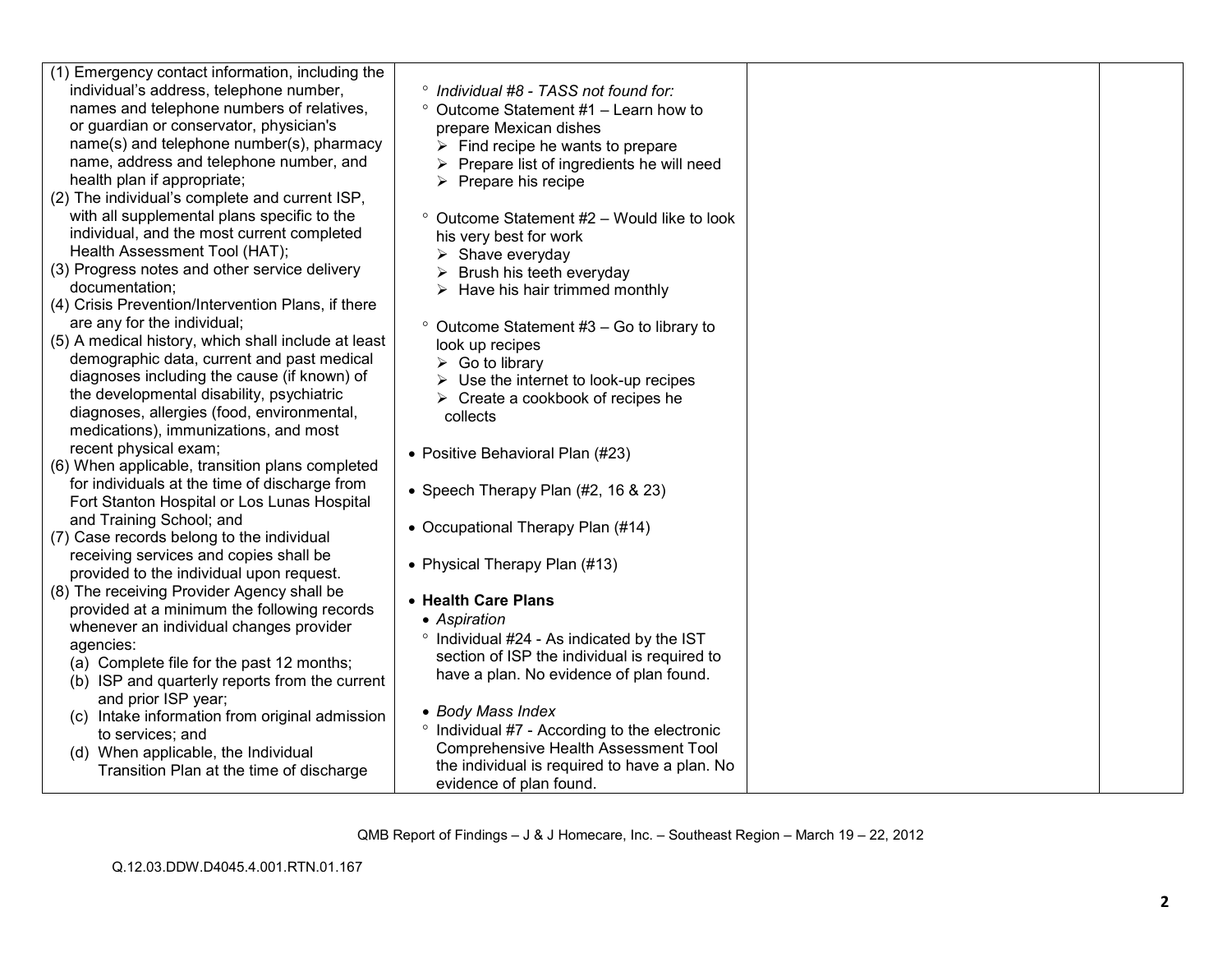| from Los Lunas Hospital and Training |                                                          |  |
|--------------------------------------|----------------------------------------------------------|--|
| School or Ft. Stanton Hospital.      | • Bowel & Bladder                                        |  |
|                                      | <sup>o</sup> Individual #7 - According to the electronic |  |
|                                      | Comprehensive Health Assessment Tool                     |  |
|                                      | the individual is required to have a plan. No            |  |
|                                      | evidence of plan found.                                  |  |
|                                      |                                                          |  |
|                                      | • Skin Impairment                                        |  |
|                                      | ° Individual #24 - As indicated by the IST               |  |
|                                      | section of ISP the individual is required to             |  |
|                                      | have a plan. No evidence of plan found.                  |  |
|                                      | • Tubular Sclerosis                                      |  |
|                                      | ° Individual #4 - As indicated by the IST                |  |
|                                      | section of ISP the individual is required to             |  |
|                                      | have a plan. No evidence of plan found.                  |  |
|                                      |                                                          |  |
|                                      | • Crisis Plans/Medical Emergency                         |  |
|                                      | <b>Response Plans</b>                                    |  |
|                                      | • Aspiration                                             |  |
|                                      | °Individual #24 - As indicated by the IST                |  |
|                                      | section of ISP the individual is required to             |  |
|                                      | have a plan. No evidence of plan found.                  |  |
|                                      | • Seizures                                               |  |
|                                      | ° Individual #8 - As indicated by the IST                |  |
|                                      | section of ISP the individual is required to             |  |
|                                      | have a plan. No evidence of plan found.                  |  |
|                                      |                                                          |  |
|                                      | • Skin Impairment                                        |  |
|                                      | ° Individual #24 - As indicated by the IST               |  |
|                                      | section of ISP the individual is required to             |  |
|                                      | have a plan. No evidence of plan found.                  |  |
|                                      | • Tubular Sclerosis                                      |  |
|                                      | ° Individual #4 - As indicated by the IST                |  |
|                                      | section of ISP the individual is required to             |  |
|                                      | have a plan. No evidence of plan found.                  |  |
|                                      |                                                          |  |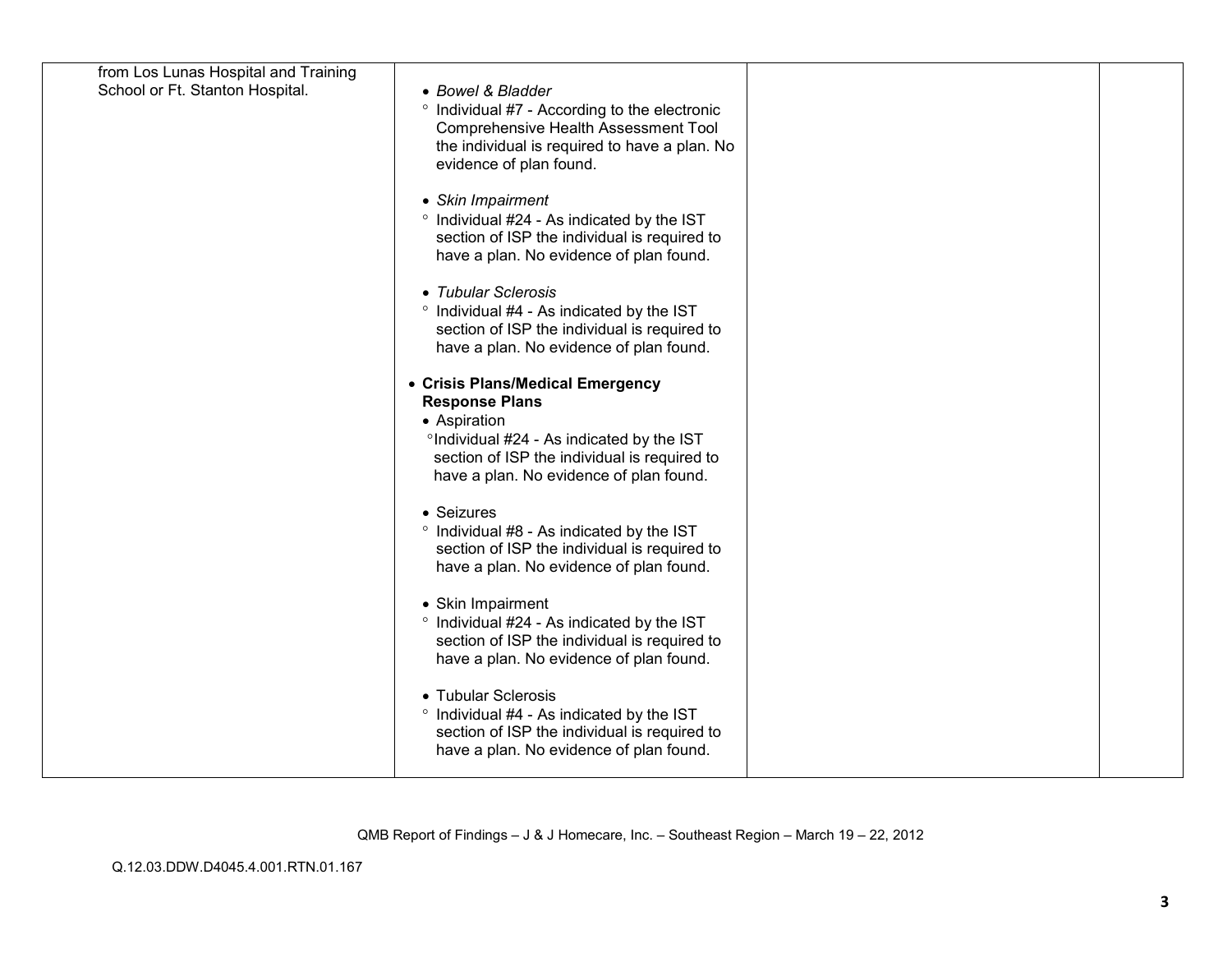| <b>Other Individual Specific Evaluations &amp;</b>             |  |
|----------------------------------------------------------------|--|
| <b>Examinations:</b>                                           |  |
|                                                                |  |
| • Dental Exam                                                  |  |
| ° Individual #1 - As indicated by the DDSD file                |  |
| matrix Dental Exams are to be conducted                        |  |
| annually. No documented evidence of exam                       |  |
| was found.                                                     |  |
|                                                                |  |
| <sup>o</sup> Individual #11 - As indicated by the DDSD         |  |
| file matrix Dental Exams are to be                             |  |
| conducted annually. No documented                              |  |
| evidence of exam was found.                                    |  |
| • Auditory Exam                                                |  |
| ° Individual #1 - As indicated by the ISP                      |  |
| Assessment Tracking Sheet, the exam was                        |  |
| to be scheduled. No documented evidence                        |  |
| of the exam being completed was found.                         |  |
|                                                                |  |
| • Vision Exam                                                  |  |
| ° Individual #1 - As indicated by the DDSD file                |  |
| matrix Vision Exams are to be conducted                        |  |
| every other year. No documented evidence                       |  |
| of exam was found.                                             |  |
|                                                                |  |
| ° Individual #4 - As indicated by the DDSD file                |  |
| matrix Vision Exams are to be conducted                        |  |
| every other year. No documented evidence<br>of exam was found. |  |
|                                                                |  |
| ° Individual #10 - As indicated by the                         |  |
| documentation reviewed, exam was                               |  |
| completed on 10/11/2010. Follow-up was to                      |  |
| be completed in 12 months. No                                  |  |
| documented evidence of the follow-up being                     |  |
| completed was found.                                           |  |
|                                                                |  |
| <sup>o</sup> Individual #11 - As indicated by the DDSD         |  |
| file matrix Vision Exams are to be                             |  |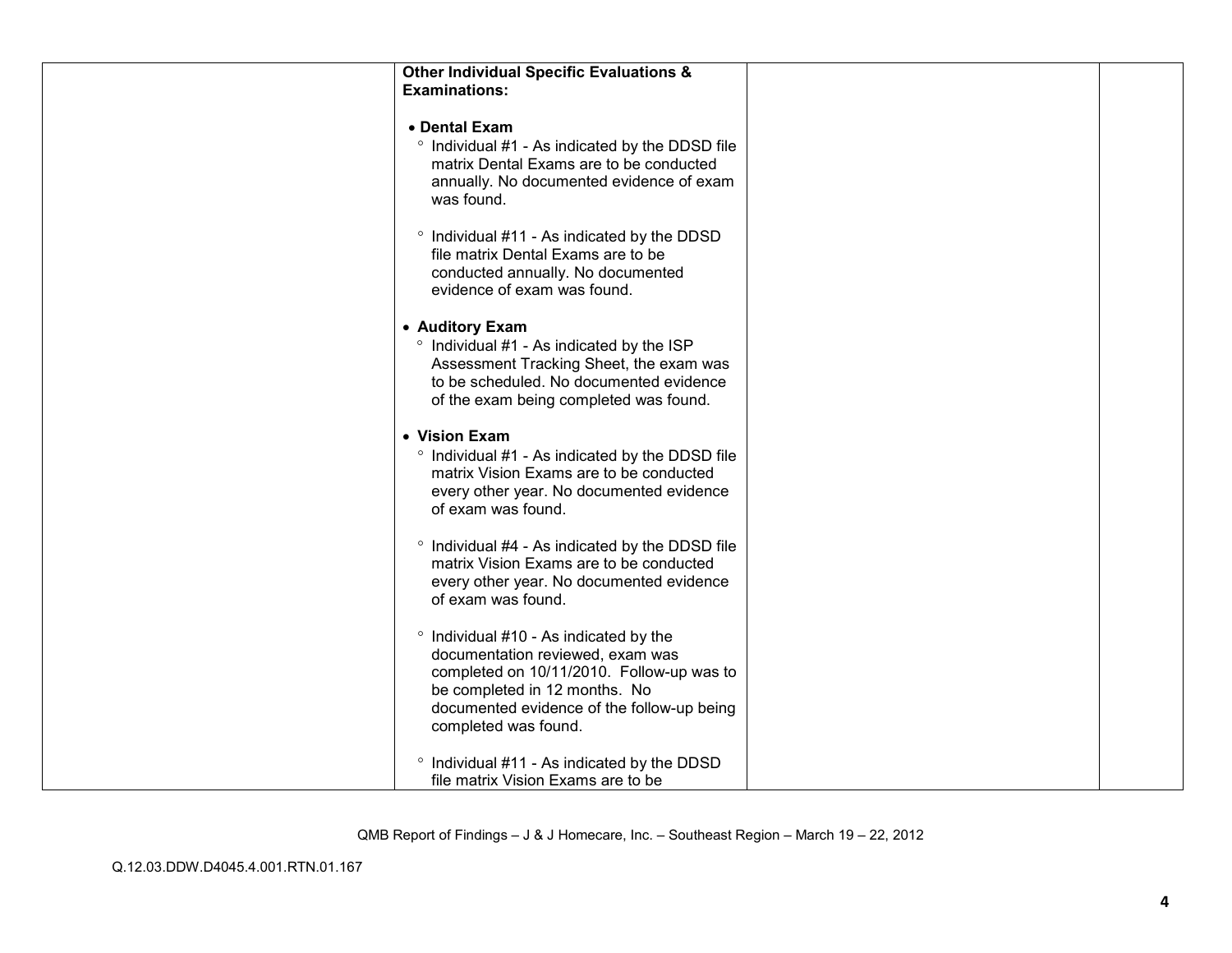| conducted every other year. No<br>documented evidence of exam was found.                                                                                                                                           |  |
|--------------------------------------------------------------------------------------------------------------------------------------------------------------------------------------------------------------------|--|
| • Prostate Specific Antigen (PSA)<br>° Individual #22 - As indicated by the<br>documentation reviewed, exam was<br>scheduled for 2/23/2012. No documented<br>evidence was found to verify visit was<br>completed.  |  |
| • Colonoscopy<br>° Individual #8 - As indicated by the History &<br>Physical 2/14/2012, exam was<br>recommended. No documented evidence<br>was found to verify visit was completed.                                |  |
| • Blood Levels<br>° Individual #1 - As indicated by the<br>documentation reviewed, lab work (CBC,<br>CMP, Lipid, TSH, UA) was ordered on<br>6/23/2011. No documented evidence found<br>to verify it was completed. |  |
| ° Individual #10 - As indicated by the<br>documentation reviewed, lab work (CMP,<br>Mag, Phos) was ordered on 4/8/2011. No<br>documented evidence found to verify it was<br>completed.                             |  |
| • Follow-up with Urologist<br>° Individual #1 - As indicated by the 1/27/2012<br>doctor's visit, the exam was recommended.<br>No documented evidence of the exam being<br>completed was found.                     |  |
| • Positive Behavior Support Assessment (#4 &<br>23)                                                                                                                                                                |  |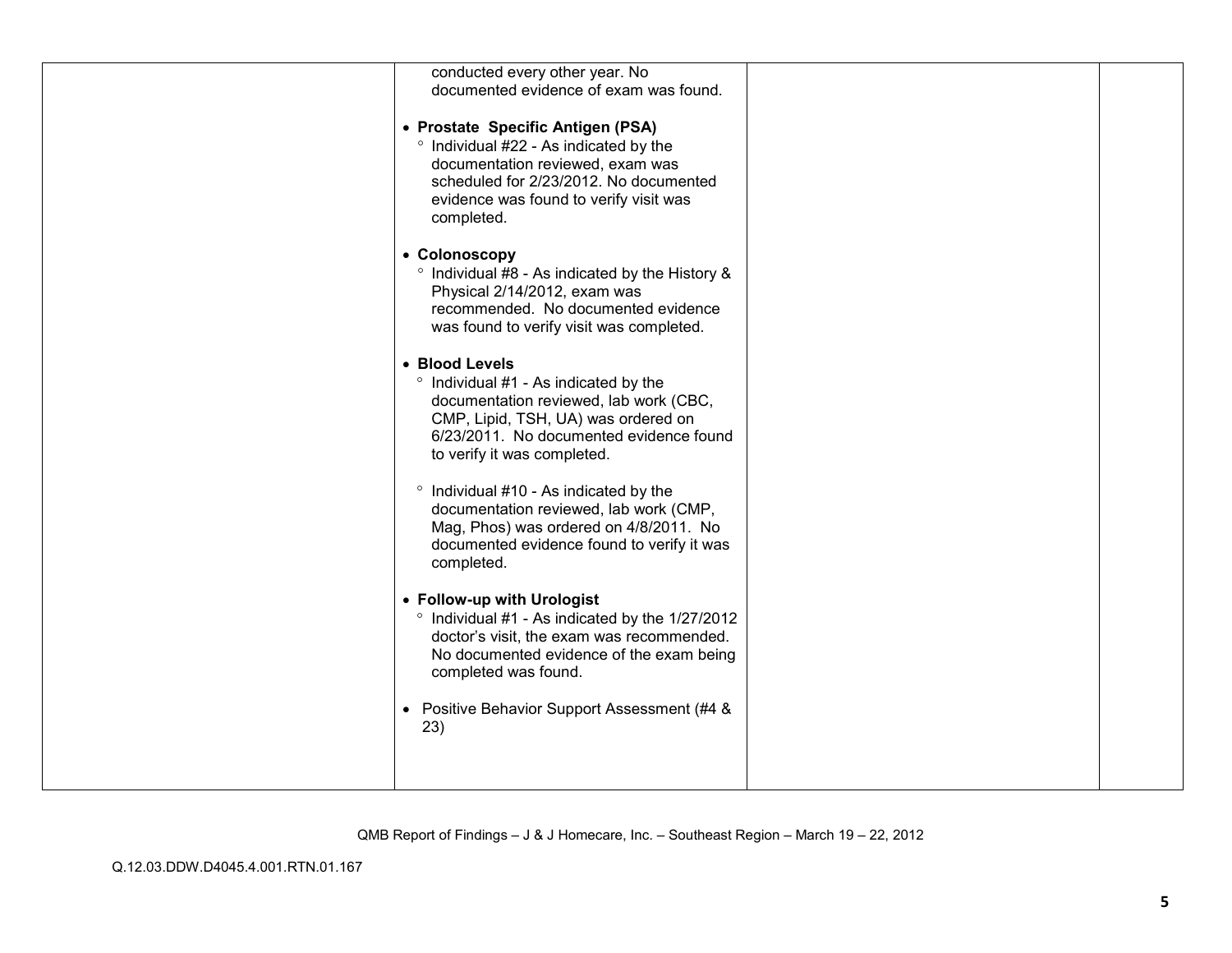| Tag #4C02 Scope of Services - Primary<br><b>Freedom of Choice</b>                                                                                                                                                                       | <b>Standard Level Deficiency</b>                                                                                                                                                                                                 |                                                                                                                                                                              |  |
|-----------------------------------------------------------------------------------------------------------------------------------------------------------------------------------------------------------------------------------------|----------------------------------------------------------------------------------------------------------------------------------------------------------------------------------------------------------------------------------|------------------------------------------------------------------------------------------------------------------------------------------------------------------------------|--|
| Developmental Disabilities (DD) Waiver Service<br>Standards effective 4/1/2007<br><b>CHAPTER 4 II. SCOPE OF CASE</b><br><b>MANAGEMENT SERVICES: Case</b><br>Management shall include, but is not limited to,<br>the following services: | Based on record review the Agency failed to<br>maintain documentation assuring individuals<br>obtained all services through the freedom of<br>choice process for 1 of 24 individuals.<br>No evidence was found of the following: |                                                                                                                                                                              |  |
| T. Assure individuals obtain all services through<br>the Freedom of Choice process.                                                                                                                                                     | • Primary Freedom of Choice (#8)                                                                                                                                                                                                 | Provider:<br>State your Plan of Correction for the findings in<br>this Tag above this line.<br>Enter your Quality Assurance/Quality<br>Improvement processes below the line. |  |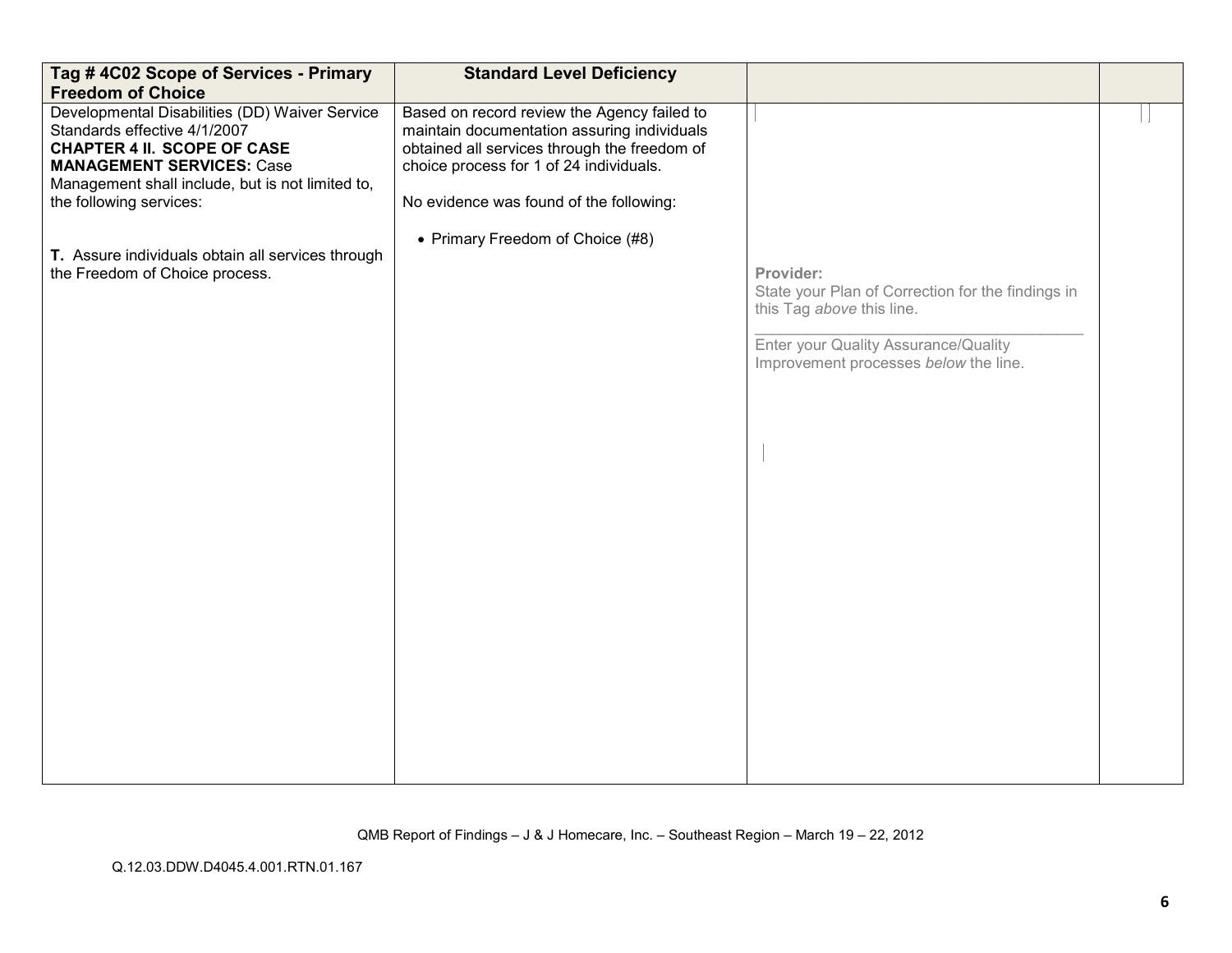| Tag #4C07 Individual Service Planning                                                                                                                                                                                                               | <b>Standard Level Deficiency</b>                                                                                                                                                                                                          |                                                                                                            |  |
|-----------------------------------------------------------------------------------------------------------------------------------------------------------------------------------------------------------------------------------------------------|-------------------------------------------------------------------------------------------------------------------------------------------------------------------------------------------------------------------------------------------|------------------------------------------------------------------------------------------------------------|--|
| Developmental Disabilities (DD) Waiver Service<br>Standards effective 4/1/2007<br><b>CHAPTER 4 III. CASE MANAGEMENT</b><br><b>SERVICE REQUIREMENTS</b>                                                                                              | Based on record review the Agency failed to<br>ensure Case Managers developed realistic and<br>measurable desired outcomes for the individual<br>as identified in the ISP which includes the<br>individual's long-term vision, summary of |                                                                                                            |  |
| E. Individualized Service Planning and<br>Approval:                                                                                                                                                                                                 | strengths, preferences and needs, desired<br>outcomes and an action plan for 8 of 24<br>Individuals.                                                                                                                                      |                                                                                                            |  |
| (1) Individualized service planning is developed<br>through a person-centered planning process<br>in accordance with the rule governing ISP                                                                                                         | The following was found with regards to ISP<br>Outcomes:                                                                                                                                                                                  |                                                                                                            |  |
| development (7.26.5 NMAC). A person-<br>centered planning process shall be used to<br>develop an ISP that includes:                                                                                                                                 | $\bullet$ Individual #1:<br>'Learn how to type' Outcome does not<br>indicate how and/or when it would be                                                                                                                                  |                                                                                                            |  |
| (a) Realistic and measurable desired<br>outcomes for the individual as identified<br>in the ISP which includes the individual's<br>long-term vision, summary of strengths,<br>preferences and needs, desired<br>outcomes and an action plan and is: | completed.<br>'Look at movies' Outcome does not<br>indicate how and/or when it would be<br>completed.                                                                                                                                     | Provider:<br>State your Plan of Correction for the findings in                                             |  |
| An ongoing process, based on the<br>(i)<br>individual's long-term vision, and not<br>a one-time-a-year event; and                                                                                                                                   | 'Go out in community' Outcome does not<br>indicate how and/or when it would be<br>completed.                                                                                                                                              | this Tag above this line.<br>Enter your Quality Assurance/Quality<br>Improvement processes below the line. |  |
| (ii) Completed and implemented in<br>response to what the IDT members<br>learn from and about the person and<br>involves those who can support the                                                                                                  | $\bullet$ Individual #4:<br>'Work on cooking skills' Outcome does<br>not indicate how and/or when it would be<br>completed.                                                                                                               |                                                                                                            |  |
| individual in achieving his or her<br>desired outcomes (including family,<br>guardians, friends, providers, etc.).                                                                                                                                  | 'Work at Edison Elementary' Outcome<br>$\circ$<br>was does not indicate how and/or when it<br>would be completed.                                                                                                                         |                                                                                                            |  |
| The Case Manager will ensure the ongoing<br>(2)<br>assessment of the individual's strengths,<br>needs and preferences and use this<br>information to inform the IDT members and                                                                     | 'Go on outing 1 time per month with<br>cousin' Outcome does not indicate how<br>and/or when it would be completed.                                                                                                                        |                                                                                                            |  |
| guide the development of the plan.                                                                                                                                                                                                                  | • Individual #8:                                                                                                                                                                                                                          |                                                                                                            |  |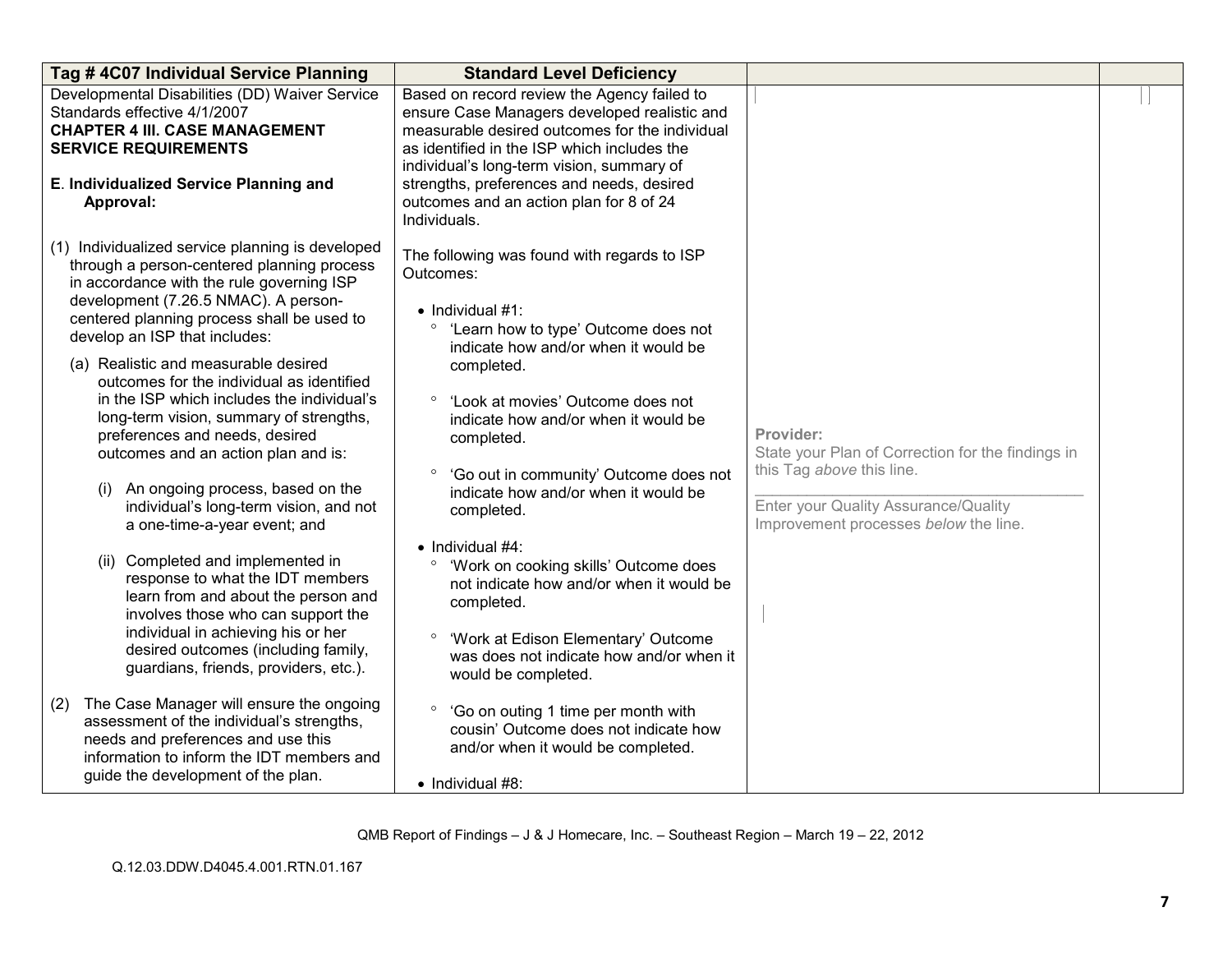| 7.26.5.14 DEVELOPMENT OF THE<br><b>INDIVIDUAL SERVICE PLAN (ISP) -</b><br><b>CONTENT OF INDIVIDUAL SERVICE PLANS:</b><br>Each ISP shall contain                                                                                                                                                     | $\circ$<br>'Learn how to prepare Mexican dishes'<br>Outcome does not indicate how and/or<br>when it would be completed.<br>$\circ$<br>'Would like to look his very best at work'                   |  |
|-----------------------------------------------------------------------------------------------------------------------------------------------------------------------------------------------------------------------------------------------------------------------------------------------------|----------------------------------------------------------------------------------------------------------------------------------------------------------------------------------------------------|--|
| C.<br>Outcomes:<br>The IDT has the explicit responsibility of<br>(1)<br>identifying reasonable services and supports                                                                                                                                                                                | Outcome does not indicate how and/or<br>when it would be completed.                                                                                                                                |  |
| needed to assist the individual in achieving the<br>desired outcome and long term vision. The IDT<br>determines the intensity, frequency, duration,<br>location and method of delivery of needed<br>services and supports. All IDT members may<br>generate suggestions and assist the individual in | 'Go to the library at least 2 times per<br>month for 1 year' is desired outcome in<br>ISP. 'Will go to the library at least once a<br>week to look up recipes' is outcome<br>noted on Action Plan. |  |
| communicating and developing outcomes.<br>Outcome statements shall also be written in the<br>individual's own words, whenever possible.<br>Outcomes shall be prioritized in the ISP.                                                                                                                | $\bullet$ Individual #9:<br>'Set the table' Outcome does not indicate<br>how and/or when it would be completed.                                                                                    |  |
| Outcomes planning shall be<br>(2)<br>implemented in one or more of the four "life"<br>areas" (work or leisure activities, health or<br>development of relationships) and address as<br>appropriate home environment, vocational,                                                                    | $\bullet$ Individual #10<br>'Learn appropriate greetings' Outcome<br>$\circ$<br>does not indicate how and/or when it<br>would be completed.                                                        |  |
| educational, communication, self-care,<br>leisure/social, community resource use, safety,<br>psychological/behavioral and medical/health<br>outcomes. The IDT shall assure that the                                                                                                                 | $\circ$<br>'Purchase appropriate clothing for<br>season' Outcome does not indicate how<br>and/or when it would be completed.                                                                       |  |
| outcomes in the ISP relate to the individual's<br>long term vision statement. Outcomes are<br>required for any life area for which the individual<br>receives services funded by the developmental<br>disabilities Medicaid waiver.                                                                 | $\bullet$ Individual #13:<br>$\circ$<br>'Improve self-esteem' Outcome does not<br>indicate how and/or when it would be<br>completed.                                                               |  |
|                                                                                                                                                                                                                                                                                                     | 'Go to library' Outcome does not indicate<br>$\circ$<br>how and/or when it would be completed.                                                                                                     |  |
|                                                                                                                                                                                                                                                                                                     | 'Wants a pretty smile' Outcome does not<br>indicate how and/or when it would be<br>completed.                                                                                                      |  |
|                                                                                                                                                                                                                                                                                                     | $\bullet$ Individual #16:                                                                                                                                                                          |  |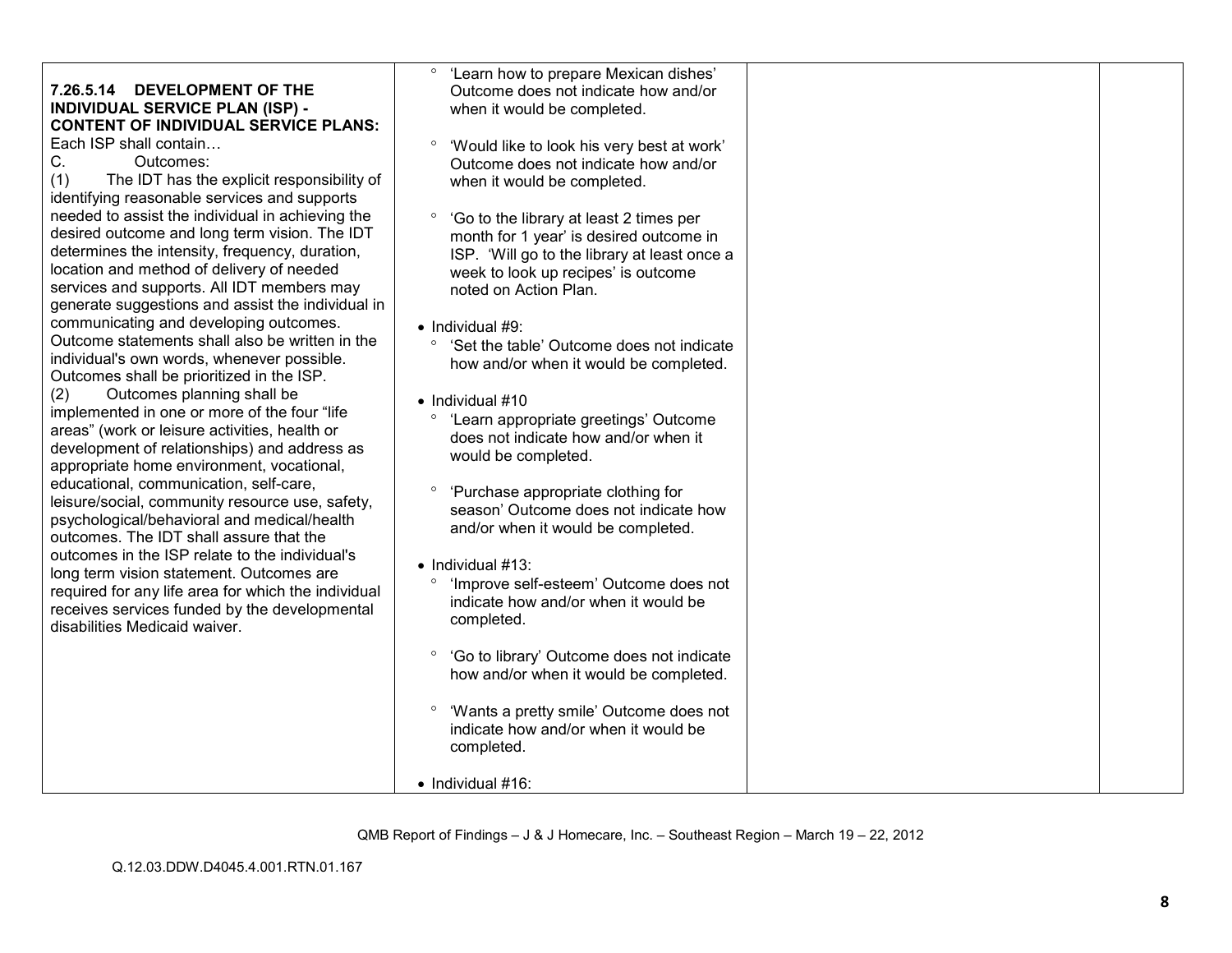| $\circ$<br>'Learn how to match pictures with words'<br>Outcome does not indicate how and/or<br>when it would be completed.<br>'Label pictures of activities he has<br>$\circ$<br>participated in' Outcome does not<br>indicate how and/or when it would be<br>completed.<br>$\bullet$ Individual #24:<br>$\circ$<br>'Learn to make his bed' Outcome does<br>not indicate how and/or when it would be |  |
|------------------------------------------------------------------------------------------------------------------------------------------------------------------------------------------------------------------------------------------------------------------------------------------------------------------------------------------------------------------------------------------------------|--|
| completed.<br>'Relax by enjoying beverage of his<br>$\circ$<br>choice' Outcome does not indicate how<br>and/or when it would be completed.<br>$\circ$<br>'Go to art class for different projects'<br>Outcome does not indicate how and/or<br>when it would be completed.                                                                                                                             |  |
|                                                                                                                                                                                                                                                                                                                                                                                                      |  |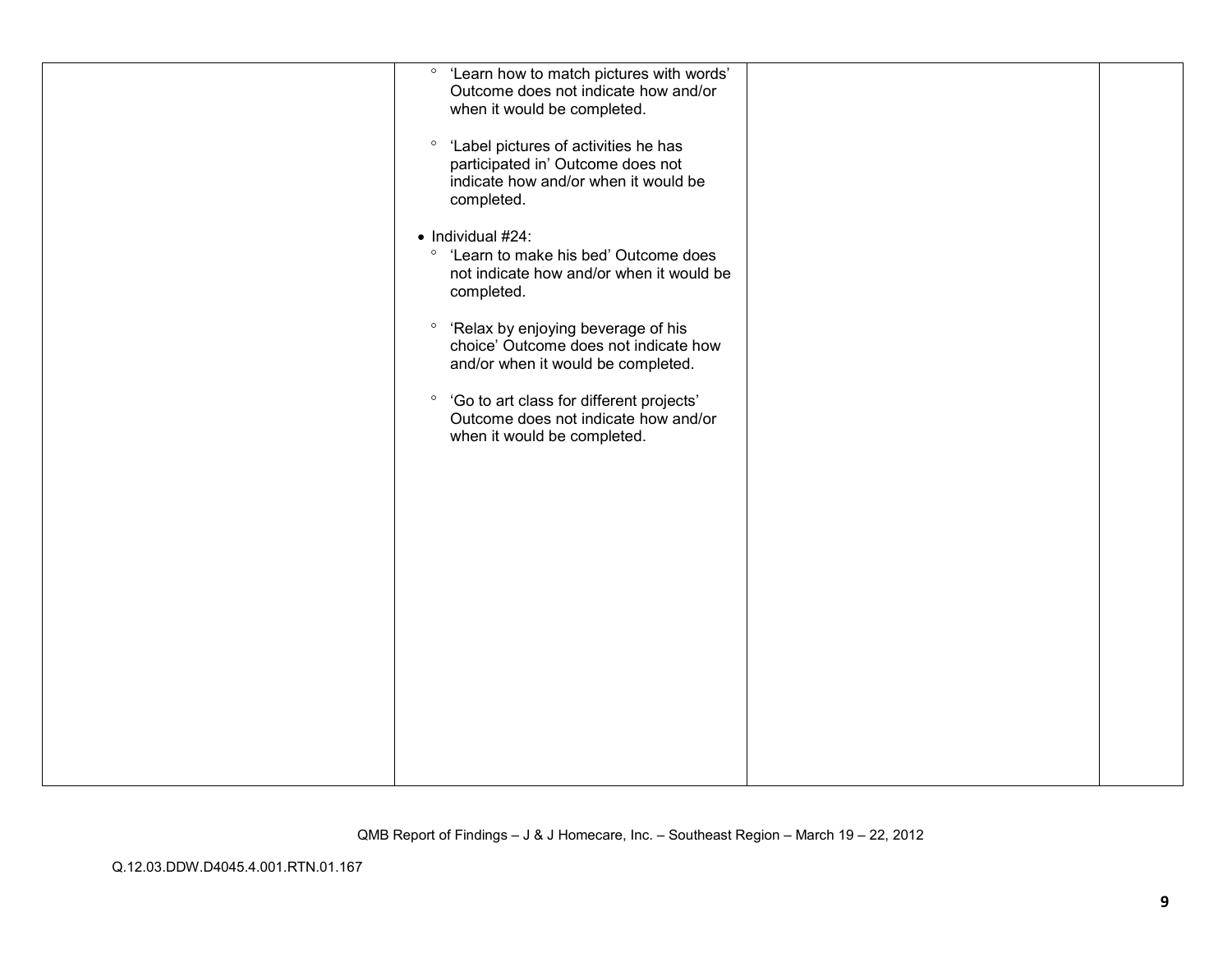| Tag #4C09 Secondary FOC                                                                                                                                                                                                                                                                                                                                                                                                              | <b>Standard Level Deficiency</b>                                                                                                                                                                                                 |                                                                                             |  |
|--------------------------------------------------------------------------------------------------------------------------------------------------------------------------------------------------------------------------------------------------------------------------------------------------------------------------------------------------------------------------------------------------------------------------------------|----------------------------------------------------------------------------------------------------------------------------------------------------------------------------------------------------------------------------------|---------------------------------------------------------------------------------------------|--|
| Developmental Disabilities (DD) Waiver Service<br>Standards effective 4/1/2007<br><b>CHAPTER 4 III. CASE MANAGEMENT</b><br><b>SERVICE REQUIREMENTS</b><br><b>G. Secondary Freedom of Choice Process</b>                                                                                                                                                                                                                              | Based on record review, the Agency failed to<br>maintain current Secondary Freedoms of Choice<br>documentation and ensure individuals obtained<br>all services through the Freedom of Choice<br>Process for 4 of 24 individuals. |                                                                                             |  |
| (1) The Case Management Provider Agency<br>will ensure that it maintains a current<br>Secondary Freedom of Choice (FOC) form<br>that includes all service providers offering<br>services in that region.                                                                                                                                                                                                                             | The following items were not found and/or not<br>agency specific to the individual's current<br>services :<br>• Secondary Freedom of Choice<br>Independent Living (#8 & 12)                                                      |                                                                                             |  |
| (2) The Case Manager will present the<br>Secondary FOC form to the individual or<br>authorized representative for selection of<br>direct service providers.                                                                                                                                                                                                                                                                          | Adult Habilitation (#12 & 16)<br>Supported Employment (#8 & 12)<br>$\circ$                                                                                                                                                       | Provider:<br>State your Plan of Correction for the findings in<br>this Tag above this line. |  |
| (3) At least annually, at the time rights and<br>responsibilities are reviewed, individuals<br>and guardians served will be reminded that<br>they may change providers at any time, as<br>well as change types of services. At this<br>time, Case Managers shall offer to review<br>the current Secondary FOC list with<br>individuals and guardians served. If they<br>are interested in changing, a new FOC<br>shall be completed. | Occupational Therapy/COTA (#14)                                                                                                                                                                                                  | Enter your Quality Assurance/Quality<br>Improvement processes below the line.               |  |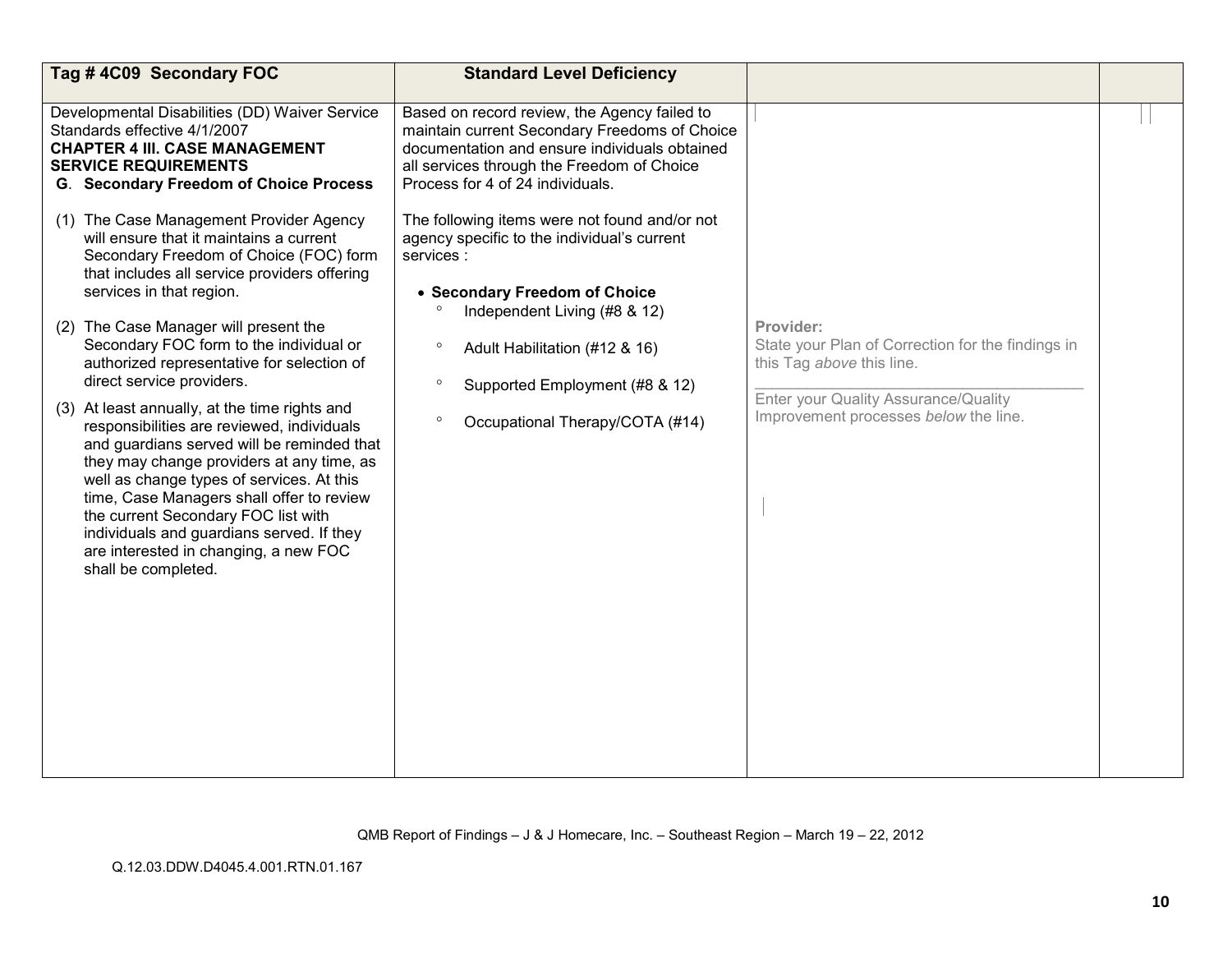|     | Tag #4C10 Apprv. MAD 046 & Budget              | <b>Standard Level Deficiency</b>            |                                                   |  |
|-----|------------------------------------------------|---------------------------------------------|---------------------------------------------------|--|
|     |                                                |                                             |                                                   |  |
|     | Developmental Disabilities (DD) Waiver Service | Based on record review the Agency failed to |                                                   |  |
|     | Standards effective 4/1/2007                   | maintain documentation ensuring the Case    |                                                   |  |
|     | <b>CHAPTER 4 III. CASE MANAGEMENT</b>          | Manager completed the MAD046 Waiver         |                                                   |  |
|     | <b>SERVICE REQUIREMENTS</b>                    | Review Form for 1 of 24 individuals.        |                                                   |  |
|     | H. Case Management Approval of the MAD         |                                             |                                                   |  |
|     | 046 Waiver Review Form and Budget              | The following item was not found:           |                                                   |  |
| (1) | Case Management Providers are                  |                                             |                                                   |  |
|     | authorized by DDSD to approve ISPs and         | MAD 046 (#21)<br>$\bullet$                  |                                                   |  |
|     | budgets (including initial, annual renewals    |                                             |                                                   |  |
|     | and revisions) for all individuals except as   |                                             |                                                   |  |
|     | noted in section I of this chapter. This       |                                             |                                                   |  |
|     | includes approval of support plans and         |                                             |                                                   |  |
|     | strategies as incorporated in the ISP.         |                                             | Provider:                                         |  |
| (2) | The Case Manager shall complete the MAD        |                                             | State your Plan of Correction for the findings in |  |
|     | 046 Waiver Review Form and deliver it to       |                                             | this Tag above this line.                         |  |
|     | all provider agencies within three (3)         |                                             |                                                   |  |
|     | working days following the ISP meeting         |                                             | Enter your Quality Assurance/Quality              |  |
|     | date. Providers will have the opportunity to   |                                             | Improvement processes below the line.             |  |
|     | submit corrections or objections within five   |                                             |                                                   |  |
|     | (5) working days following receipt of the      |                                             |                                                   |  |
|     | MAD 046. If no corrections or objections       |                                             |                                                   |  |
|     | are received from the provider by the end of   |                                             |                                                   |  |
|     | the fifth (5) working day, the MAD 046 may     |                                             |                                                   |  |
|     | then be submitted as is to NMMUR.              |                                             |                                                   |  |
|     | (Provider signatures are no longer required    |                                             |                                                   |  |
|     | on the MAD 046.) If corrections/objections     |                                             |                                                   |  |
|     | are received, these will be corrected or       |                                             |                                                   |  |
|     | resolved with the provider(s) within the       |                                             |                                                   |  |
|     | timeframe that allow compliance with           |                                             |                                                   |  |
|     | number (3) below.                              |                                             |                                                   |  |
| (3) | The Case Manager will submit the MAD           |                                             |                                                   |  |
|     | 046 Waiver Review Form to NMMUR for            |                                             |                                                   |  |
|     | review as appropriate, and/or for data entry   |                                             |                                                   |  |
|     | at least thirty (30) calendar days prior to    |                                             |                                                   |  |
|     | expiration of the previous ISP.                |                                             |                                                   |  |
| (4) | The Case Manager shall respond to              |                                             |                                                   |  |
|     | NMMUR within specified timelines               |                                             |                                                   |  |
|     | whenever a MAD 046 is returned for             |                                             |                                                   |  |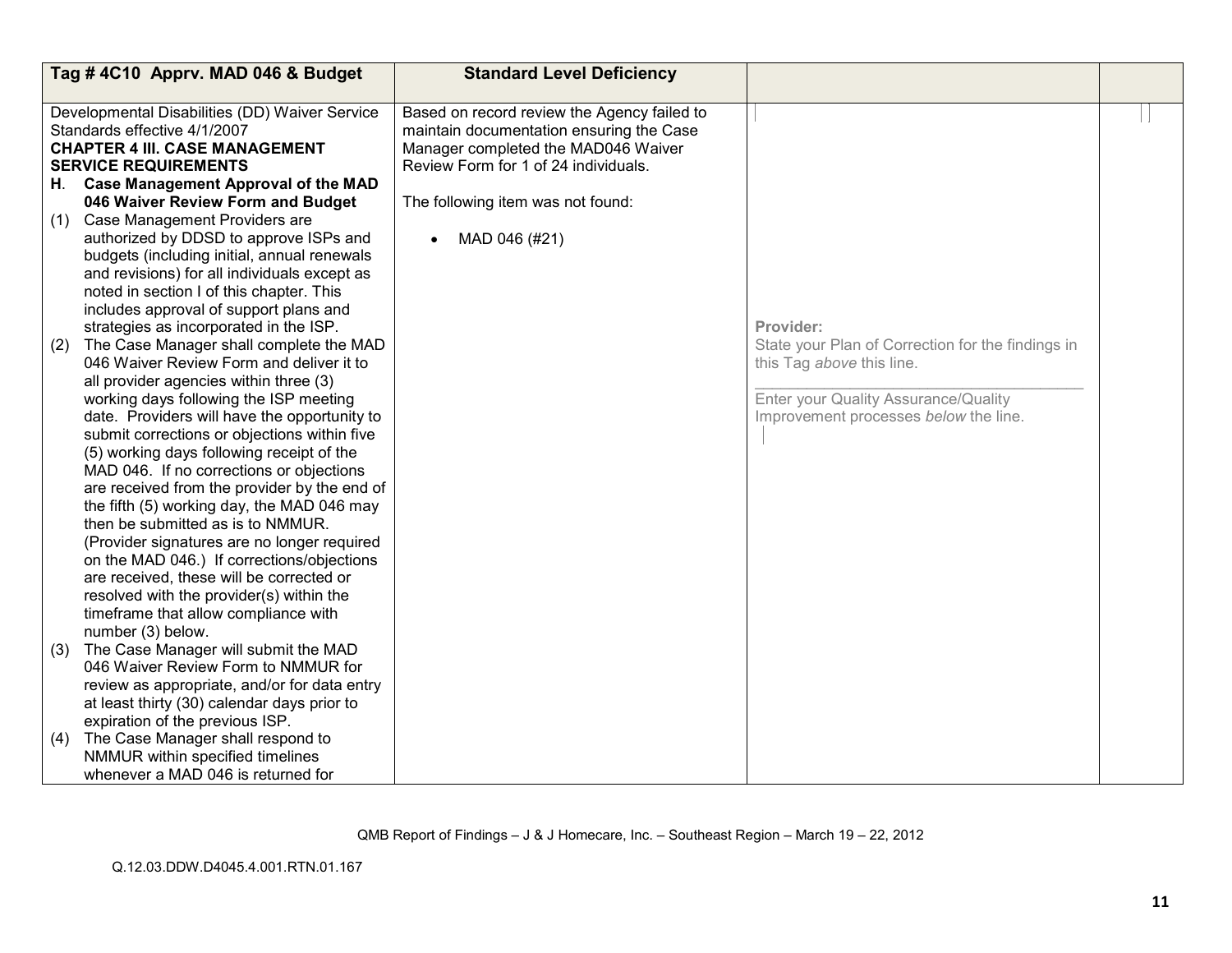| corrections or additional information. |  |  |
|----------------------------------------|--|--|
|                                        |  |  |
|                                        |  |  |
|                                        |  |  |
|                                        |  |  |
|                                        |  |  |
|                                        |  |  |
|                                        |  |  |
|                                        |  |  |
|                                        |  |  |
|                                        |  |  |
|                                        |  |  |
|                                        |  |  |
|                                        |  |  |
|                                        |  |  |
|                                        |  |  |
|                                        |  |  |
|                                        |  |  |
|                                        |  |  |
|                                        |  |  |
|                                        |  |  |
|                                        |  |  |
|                                        |  |  |
|                                        |  |  |
|                                        |  |  |
|                                        |  |  |
|                                        |  |  |
|                                        |  |  |
|                                        |  |  |
|                                        |  |  |
|                                        |  |  |
|                                        |  |  |
|                                        |  |  |
|                                        |  |  |
|                                        |  |  |
|                                        |  |  |
|                                        |  |  |
|                                        |  |  |
|                                        |  |  |
|                                        |  |  |
|                                        |  |  |
|                                        |  |  |
|                                        |  |  |
|                                        |  |  |
|                                        |  |  |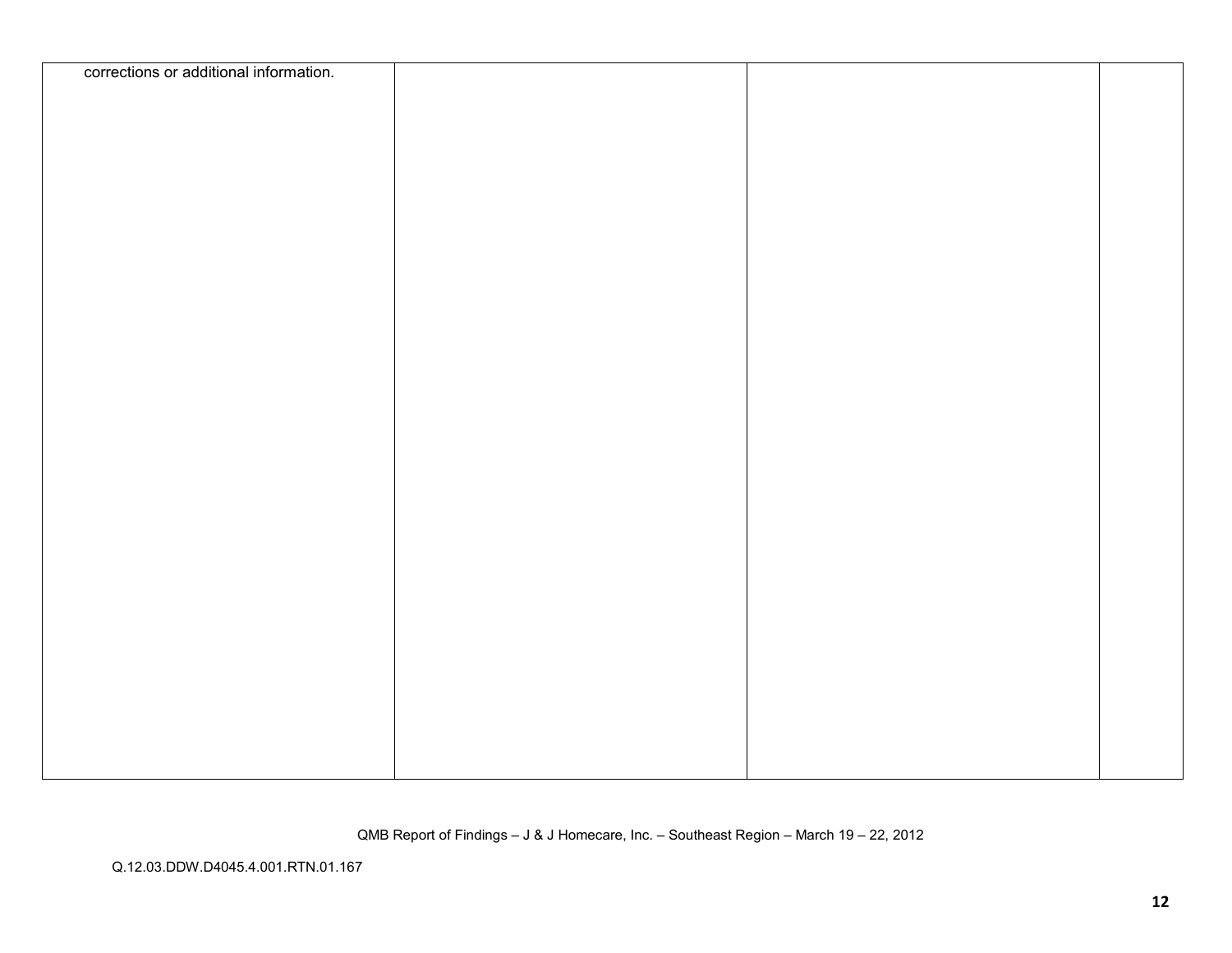| Tag #4C12 Monitoring & Evaluation of<br><b>Services</b>                                                                                                                                                                                                                                                                                                                                                                                                                                                                                                                                                                                                                                                                                                                                                                                                                                                                                                                   | <b>Standard Level Deficiency</b>                                                                                                                                                                                                                                 |                                                                                                                                                                              |  |
|---------------------------------------------------------------------------------------------------------------------------------------------------------------------------------------------------------------------------------------------------------------------------------------------------------------------------------------------------------------------------------------------------------------------------------------------------------------------------------------------------------------------------------------------------------------------------------------------------------------------------------------------------------------------------------------------------------------------------------------------------------------------------------------------------------------------------------------------------------------------------------------------------------------------------------------------------------------------------|------------------------------------------------------------------------------------------------------------------------------------------------------------------------------------------------------------------------------------------------------------------|------------------------------------------------------------------------------------------------------------------------------------------------------------------------------|--|
| Developmental Disabilities (DD) Waiver Service<br>Standards effective 4/1/2007<br><b>CHAPTER 4 III. CASE MANAGEMENT</b><br><b>SERVICE REQUIREMENTS</b><br><b>Case Manager Monitoring and</b><br>J.<br><b>Evaluation of Service Delivery</b>                                                                                                                                                                                                                                                                                                                                                                                                                                                                                                                                                                                                                                                                                                                               | Based on record review, the Agency failed to<br>use a formal ongoing monitoring process that<br>provides for the evaluation of quality,<br>effectiveness, and appropriateness of services<br>and supports provided to the individual for 1 of<br>24 individuals. |                                                                                                                                                                              |  |
| The Case Manager shall use a formal<br>(1)<br>ongoing monitoring process that provides<br>for the evaluation of quality, effectiveness,<br>and appropriateness of services and<br>supports provided to the individual as<br>specified in the ISP.<br>Monitoring and evaluation activities shall<br>(2)<br>include, but not be limited to:<br>(a) Face-To-Face Contact: A minimum of<br>twelve (12) face-to-face contact visits<br>annually (1 per month) is required to<br>occur between the Case Manager and<br>the individual served as described in the<br>ISP; an exception is that children may<br>receive a minimum of four visits per year;<br>(b) Jackson Class members require two (2)<br>face-to-face contacts per month, one of<br>which occurs at a location in which the<br>individual spends the majority of the day<br>(i.e., place of employment, habilitation<br>program) and one at the person's<br>residence;<br>(c) For non-Jackson Class members who | Record review of Agency files found no<br>evidence indicating face-to-face visits were<br>completed as required for the following<br>individuals:<br>° Individual #2 - No Face-to-Face Visit<br>Summary Forms found for 4/2011 &<br>$5/2011$ .                   | Provider:<br>State your Plan of Correction for the findings in<br>this Tag above this line.<br>Enter your Quality Assurance/Quality<br>Improvement processes below the line. |  |
| receive Community Living Services, at<br>least every other month, one of the face-<br>to-face visits shall occur in the individual's<br>residence;                                                                                                                                                                                                                                                                                                                                                                                                                                                                                                                                                                                                                                                                                                                                                                                                                        |                                                                                                                                                                                                                                                                  |                                                                                                                                                                              |  |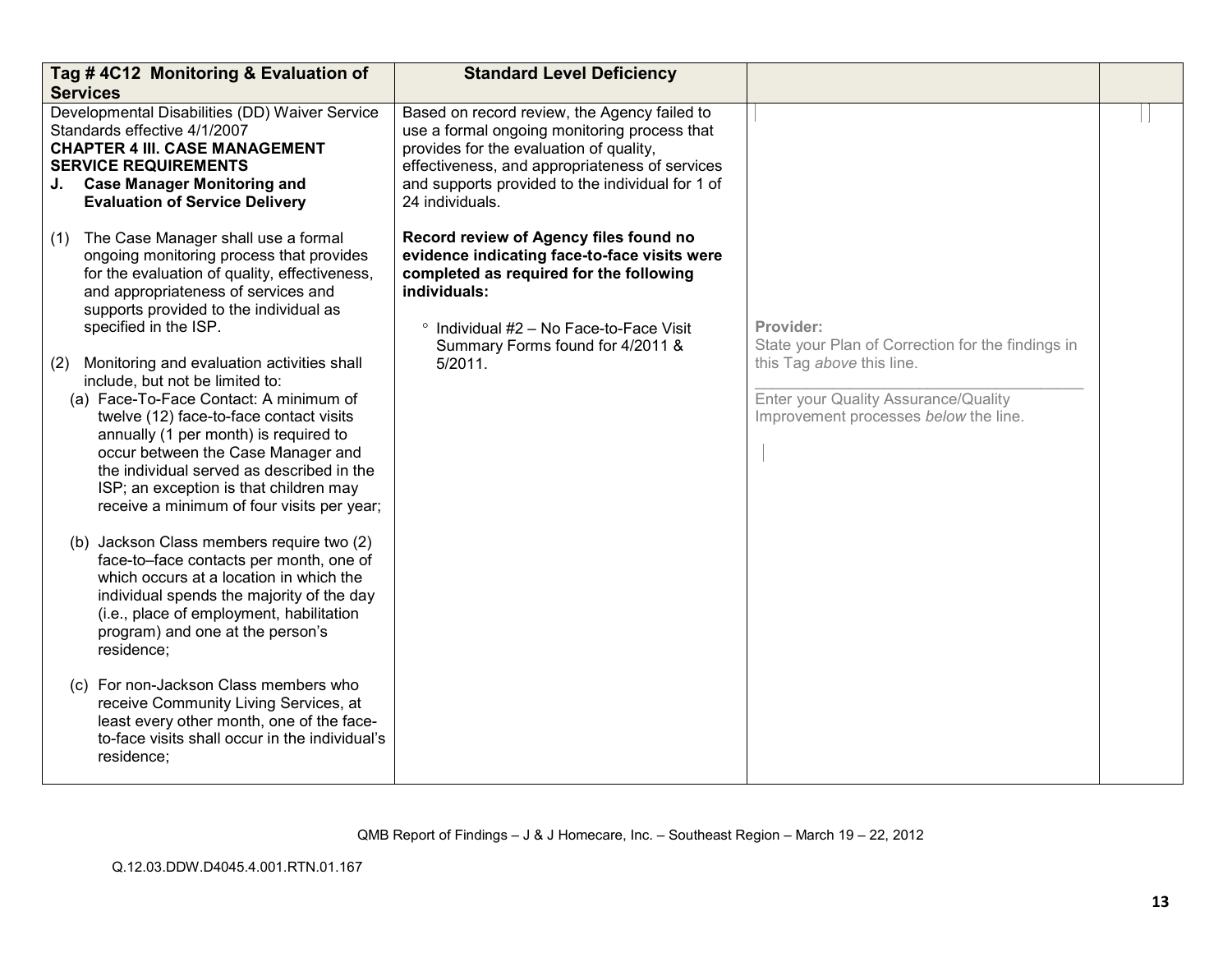|     | (d) For adults who are not Jackson Class                                         |  |  |
|-----|----------------------------------------------------------------------------------|--|--|
|     | members and who do not receive                                                   |  |  |
|     | Community Living Services, at least one                                          |  |  |
|     | face-to-face visit per quarter shall be in                                       |  |  |
|     | his or her home;                                                                 |  |  |
|     |                                                                                  |  |  |
|     | (e) If concerns regarding the health or safety                                   |  |  |
|     | of the individual are documented during                                          |  |  |
|     | monitoring or assessment activities, the                                         |  |  |
|     | Case Manager shall immediately notify                                            |  |  |
|     | appropriate supervisory personnel within                                         |  |  |
|     | the Provider Agency and document the                                             |  |  |
|     | concern. If the reported concerns are not                                        |  |  |
|     | remedied by the Provider Agency within a                                         |  |  |
|     | reasonable, mutually agreed period of                                            |  |  |
|     | time, the concern shall be reported in                                           |  |  |
|     | writing to the respective DDSD Regional                                          |  |  |
|     | Office and/or the Division of Health                                             |  |  |
|     | Improvement (DHI) as appropriate to the                                          |  |  |
|     | nature of the concern. Unless the nature                                         |  |  |
|     | of the concern is urgent, no more than                                           |  |  |
|     | fifteen (15) working days shall be allowed                                       |  |  |
|     | for remediation or development of an                                             |  |  |
|     | acceptable plan of remediation. This                                             |  |  |
|     | does not preclude the Case Managers'                                             |  |  |
|     | obligation to report abuse, neglect or                                           |  |  |
|     | exploitation as required by New Mexico                                           |  |  |
|     | Statute.                                                                         |  |  |
|     |                                                                                  |  |  |
|     |                                                                                  |  |  |
| (f) | Service monitoring for children: When a<br>parent chooses fewer than twelve (12) |  |  |
|     | annual units of case management, the                                             |  |  |
|     | Case Manager will inform the parent of                                           |  |  |
|     |                                                                                  |  |  |
|     | the parent's responsibility for the<br>monitoring and evaluation activities      |  |  |
|     |                                                                                  |  |  |
|     | during the months he or she does not                                             |  |  |
|     | receive case management services,                                                |  |  |
|     |                                                                                  |  |  |
|     | (g) It is appropriate to conduct face-to-face                                    |  |  |
|     | visits with the individual both during the                                       |  |  |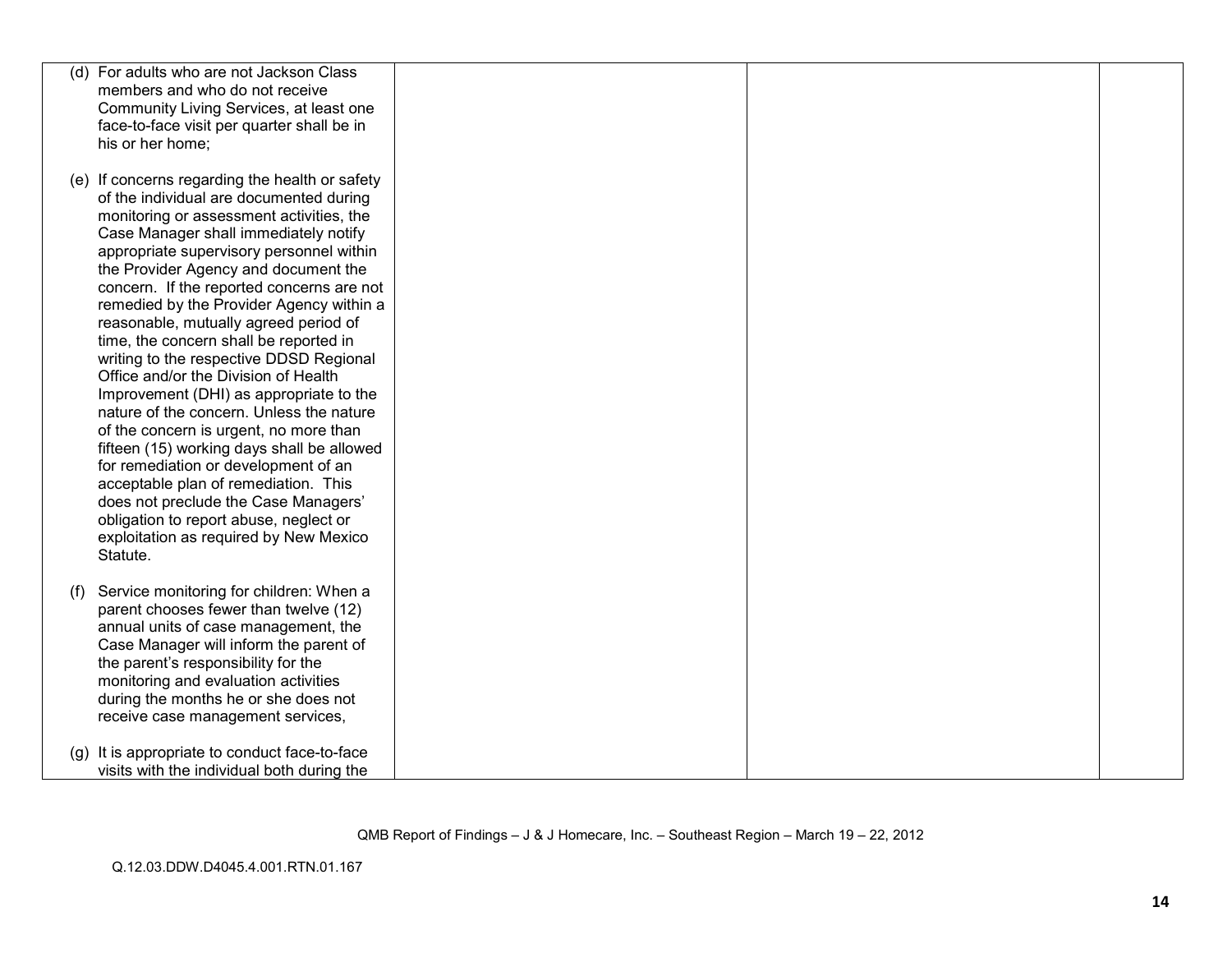| time the individual is receiving a service<br>and during times the individual is not<br>receiving a service. The preferences of<br>the individual shall be taken into<br>consideration when scheduling a visit.<br>Visits may be scheduled in advance or be<br>unannounced visits depending on the<br>nature of the need in monitoring service<br>delivery for the individual.                                                                                                                                                                                                                                                                                                                     |  |  |
|----------------------------------------------------------------------------------------------------------------------------------------------------------------------------------------------------------------------------------------------------------------------------------------------------------------------------------------------------------------------------------------------------------------------------------------------------------------------------------------------------------------------------------------------------------------------------------------------------------------------------------------------------------------------------------------------------|--|--|
| (h) Communication with IDT members: Case<br>Managers shall facilitate and maintain<br>communication with the individual or his<br>or her representative, other IDT<br>members, providers and other relevant<br>parties to ensure the individual receives<br>maximum benefit of his or her services.<br>Case Managers need to ensure that any<br>needed adjustments to the service plan<br>are made, where indicated. Concerns<br>identified through communication with<br>teams that are not remedied within a<br>reasonable period of time shall be<br>reported in writing to the respective<br>regional office and/or the Division of<br>Health Improvements, as appropriate to<br>the concerns. |  |  |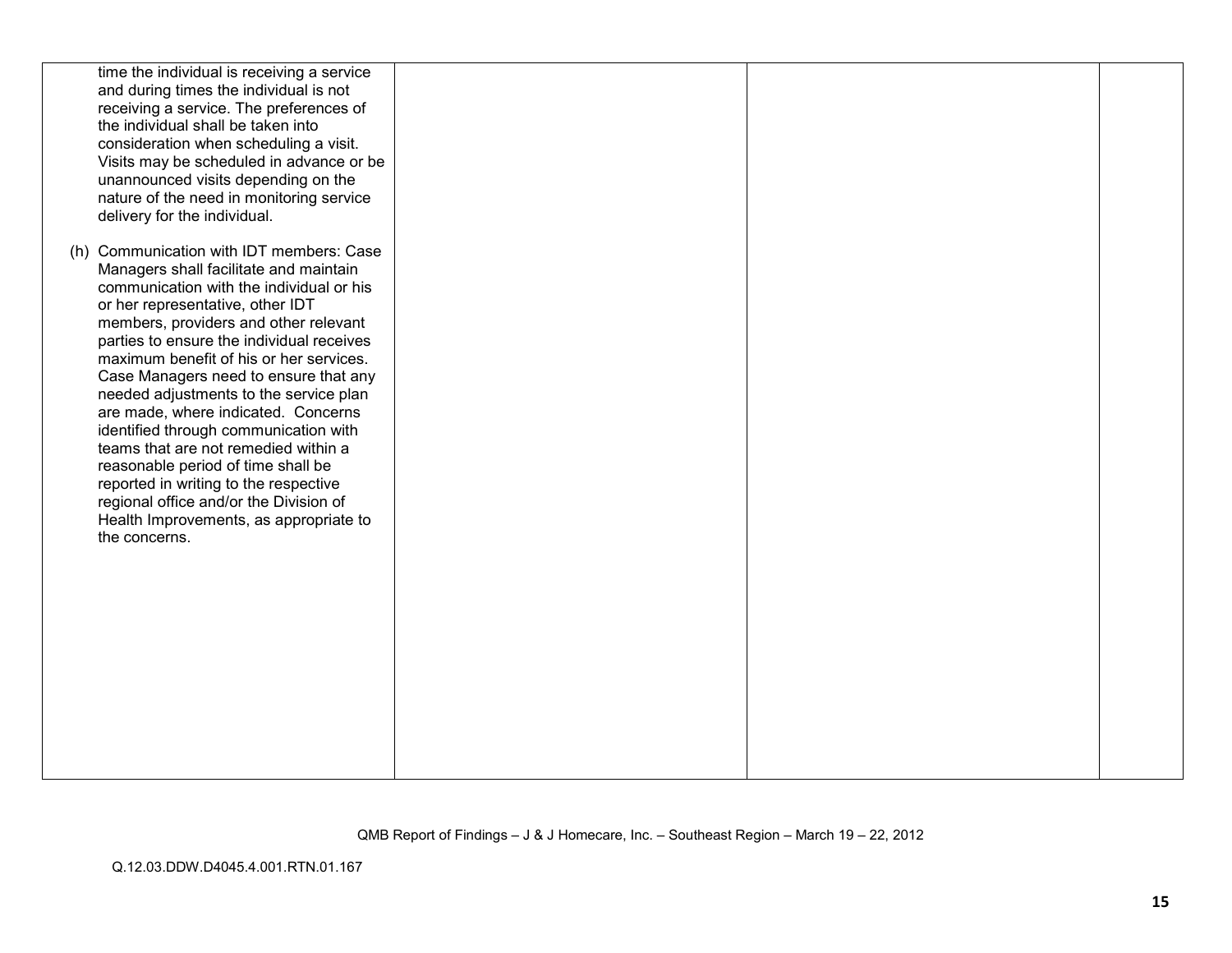|                | Tag # 4C15.1 - QA Requirements - Bi-                                                                                                                                                                                                                                                                                                                                                                                        | <b>Standard Level Deficiency</b>                                                                                                                                                                                                                                                                                                                |                                                                                             |  |
|----------------|-----------------------------------------------------------------------------------------------------------------------------------------------------------------------------------------------------------------------------------------------------------------------------------------------------------------------------------------------------------------------------------------------------------------------------|-------------------------------------------------------------------------------------------------------------------------------------------------------------------------------------------------------------------------------------------------------------------------------------------------------------------------------------------------|---------------------------------------------------------------------------------------------|--|
|                | <b>Annual Reports &amp; Provider Quarterly</b>                                                                                                                                                                                                                                                                                                                                                                              |                                                                                                                                                                                                                                                                                                                                                 |                                                                                             |  |
| <b>Reports</b> |                                                                                                                                                                                                                                                                                                                                                                                                                             |                                                                                                                                                                                                                                                                                                                                                 |                                                                                             |  |
|                | <b>CHAPTER 4 IV. CASE MANAGEMENT</b><br><b>PROVIDER AGENCY REQUIREMENTS</b><br>C. Quality Assurance Requirements: Case<br>Management Provider Agencies will use an<br>Internal Quality Assurance and<br>Improvement Plan that must be submitted<br>to and reviewed by the Statewide Case<br>Management Coordinator, that shall include<br>but is not limited to the following:<br>(1) Case Management Provider Agencies are | Based on record review, the Agency failed to<br>ensure that reports and ISP's meet required<br>timelines and include the required contents for 8<br>of 24 individuals.<br>The following quarterly/bi-annual reports were<br>not found:<br>• Supported Living Annual Assessment<br>$\degree$ Individual #10 - None found for 8/2010 -<br>7/2011. |                                                                                             |  |
| to:            |                                                                                                                                                                                                                                                                                                                                                                                                                             |                                                                                                                                                                                                                                                                                                                                                 |                                                                                             |  |
|                | (a) Use a formal ongoing monitoring protocol<br>that provides for the evaluation of quality,<br>effectiveness and continued need for                                                                                                                                                                                                                                                                                        | $\degree$ Individual #18 - None found for 7/2010 -<br>6/2011.                                                                                                                                                                                                                                                                                   | Provider:<br>State your Plan of Correction for the findings in<br>this Tag above this line. |  |
|                | services and supports provided to the<br>individual. This protocol shall be written<br>and its implementation documented.                                                                                                                                                                                                                                                                                                   | • Family Living Annual Assessment<br>$\degree$ Individual #5 – None found for 2/2011 –<br>1/2012                                                                                                                                                                                                                                                | Enter your Quality Assurance/Quality<br>Improvement processes below the line.               |  |
|                | (b) Assure that reports and ISPs meet<br>required timelines and include required<br>content.                                                                                                                                                                                                                                                                                                                                | • Independent Living Annual Assessment<br>$\degree$ Individual #8 - None found for 3/2011 -<br>2/2012.                                                                                                                                                                                                                                          |                                                                                             |  |
|                | (c) Conduct a quarterly review of progress<br>reports from service providers to verify<br>that the individual's desired outcomes<br>and action plans remain appropriate and<br>realistic.                                                                                                                                                                                                                                   | • Community Inclusion - Community<br><b>Access Annual Assessment:</b><br>$\degree$ Individual #23 - None found for 4/2010 -<br>3/2011.                                                                                                                                                                                                          |                                                                                             |  |
|                | (i) If the service providers' quarterly<br>reports are not received by the Case<br>Management Provider Agency within<br>fourteen (14) days following the end of<br>the quarter, the Case Management<br>Provider Agency is to contact the<br>service provider in writing requesting<br>the report within one week from that<br>date.                                                                                         | • Community Inclusion - Supported<br><b>Employment Quarterly Reports:</b><br>$\degree$ Individual #8 – None found for 1/2011 –<br>12/2011.<br>$\degree$ Individual #12 - None found for 7/2011 -<br>9/2011.                                                                                                                                     |                                                                                             |  |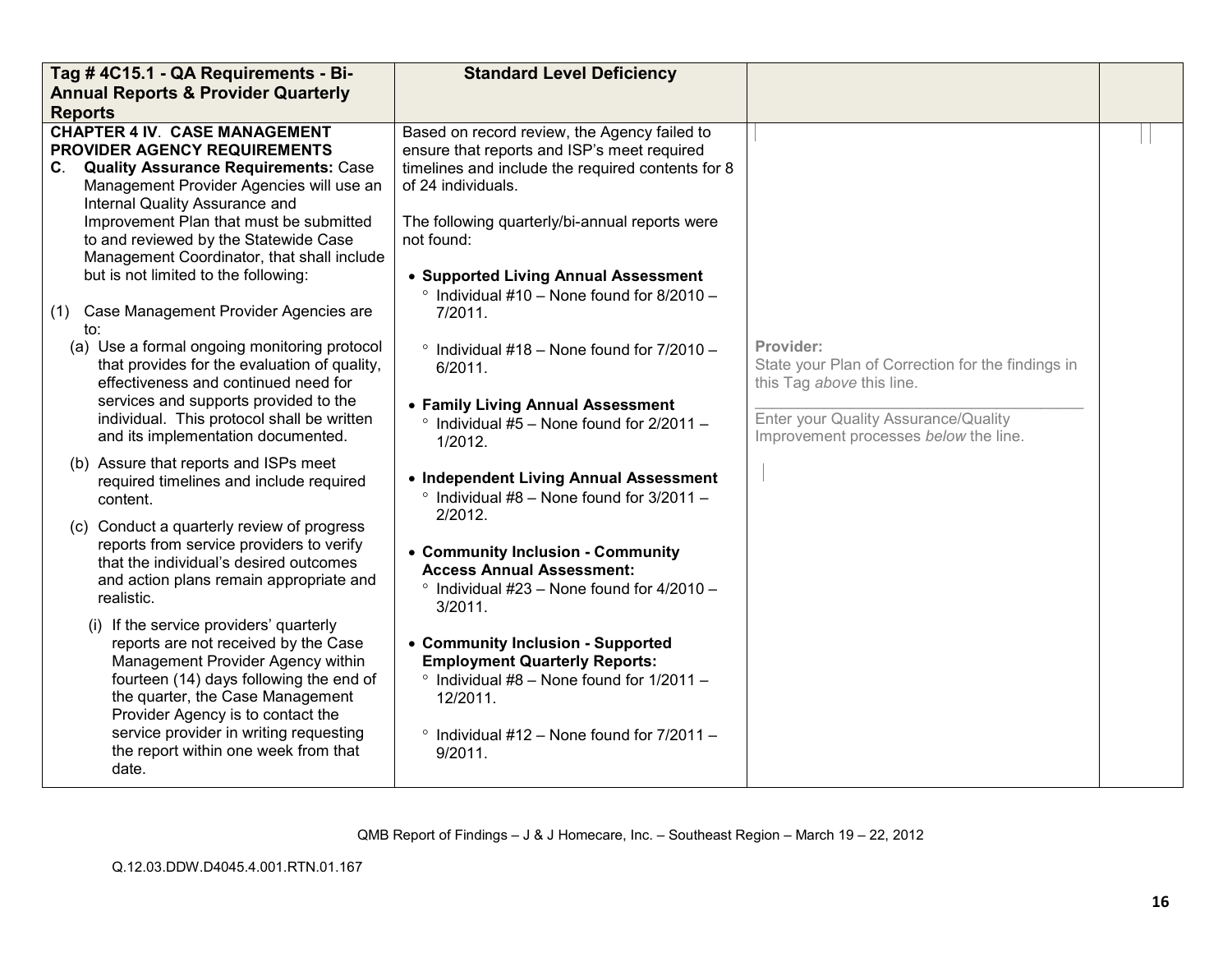| (ii) If the quarterly report is not received<br>within one week of the written request,<br>the Case Management Provider<br>Agency is to contact the respective<br>DDSD Regional Office in writing within<br>one business day for assistance in<br>obtaining required reports.                                                                                                                                                                                                                                                              | • Behavior Consultation Quarterly Reports:<br>$\degree$ Individual #23 - None found for 3/2011 -<br>2/2012.<br>• Speech & Language Pathology Bi-Annual<br><b>Progress Reports:</b><br>$\degree$ Individual #1 - None found for 7/2011 - |  |
|--------------------------------------------------------------------------------------------------------------------------------------------------------------------------------------------------------------------------------------------------------------------------------------------------------------------------------------------------------------------------------------------------------------------------------------------------------------------------------------------------------------------------------------------|-----------------------------------------------------------------------------------------------------------------------------------------------------------------------------------------------------------------------------------------|--|
| (d) Assure at least quarterly that Crisis<br>Prevention/Intervention Plans are in<br>place in the residence and at the Provider<br>Agency of the Day Services for all<br>individuals who have chronic medical<br>condition(s) with potential for life<br>threatening complications and/or who<br>have behavioral challenge(s) that pose a<br>potential for harm to themselves or<br>others.                                                                                                                                                | 1/2012.<br>$\degree$ Individual #16 - None found for 11/2010 -<br>5/2011.<br>$\degree$ Individual #23 - None found for 4/2011 -<br>10/2011.<br>• Occupational Bi-Annual Progress<br><b>Reports:</b>                                     |  |
| (e) Assure at least quarterly that a current<br>Health Care Plan (HCP) is in place in the<br>residence and day service site for<br>individuals who receive Community Living<br>or Day Services and who have a HAT<br>score of 4, 5, or 6. During face-to-face<br>visits and review of quarterly reports, the<br>Case Manager is required to verify that<br>the Health Care Plan is being<br>implemented.                                                                                                                                   | $\degree$ Individual #23 - None found for 4/2011 -<br>10/2011.                                                                                                                                                                          |  |
| (f) Assure that Community Living Services<br>are delivered in accordance with<br>standards, including responsibility of the<br>IDT Members to plan for at least 30 hours<br>per week of planned activities outside the<br>residence. If this is not possible due to<br>the needs of the individual, a goal shall<br>be developed that focuses on appropriate<br>levels of community integration. These<br>activities do not need to be limited to paid<br>supports but may include independent or<br>leisure activities appropriate to the |                                                                                                                                                                                                                                         |  |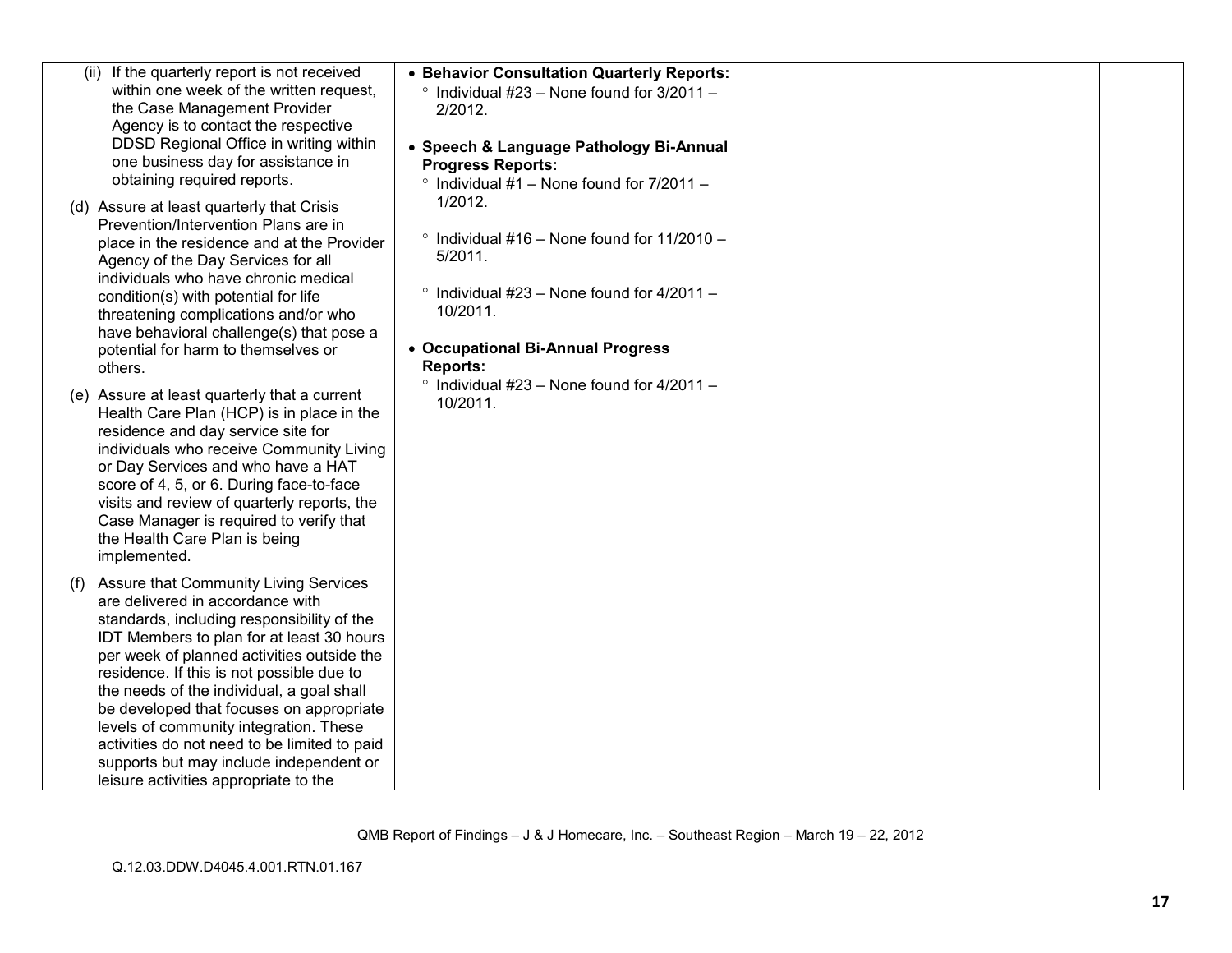|     | individual.                                                                                                                                                                                                                                                                                                                                                                                                                                                                                                                                                                                                 |  |  |
|-----|-------------------------------------------------------------------------------------------------------------------------------------------------------------------------------------------------------------------------------------------------------------------------------------------------------------------------------------------------------------------------------------------------------------------------------------------------------------------------------------------------------------------------------------------------------------------------------------------------------------|--|--|
|     | (g) Perform annual satisfaction surveys with<br>individuals regarding case management<br>services. A copy of the summary is due<br>each December 10 <sup>th</sup> to the respective<br>DDSD Regional Office, along with a<br>description of actions taken to address<br>suggestions and problems identified in<br>the survey.                                                                                                                                                                                                                                                                               |  |  |
|     | (h) Maintain regular communication with all<br>providers delivering services and<br>products to the individual.                                                                                                                                                                                                                                                                                                                                                                                                                                                                                             |  |  |
| (i) | Establish and implement a written<br>grievance procedure.                                                                                                                                                                                                                                                                                                                                                                                                                                                                                                                                                   |  |  |
| (i) | Notify appropriate supervisory personnel<br>within the Provider Agency if concerns<br>are noted during monitoring or<br>assessment activities related to any of<br>the above requirements. If such concerns<br>are not remedied by the Provider Agency<br>within a reasonable mutually agreed<br>period of time, the concern shall be<br>reported in writing to the respective<br>DDSD Regional Office and/or DHI as<br>appropriate to the nature of the concern.<br>This does not preclude Case Managers'<br>obligations to report abuse, neglect or<br>exploitation as required by New Mexico<br>Statute. |  |  |
|     | (k) Utilize and submit the "Request for DDSD<br>Regional Office Intervention" form as<br>needed, such as when providers are not<br>responsive in addressing a quality<br>assurance concern. The Case<br>Management Provider Agency is required<br>to keep a copy in the individual's file.                                                                                                                                                                                                                                                                                                                  |  |  |
| (2) | Case Managers and Case Management                                                                                                                                                                                                                                                                                                                                                                                                                                                                                                                                                                           |  |  |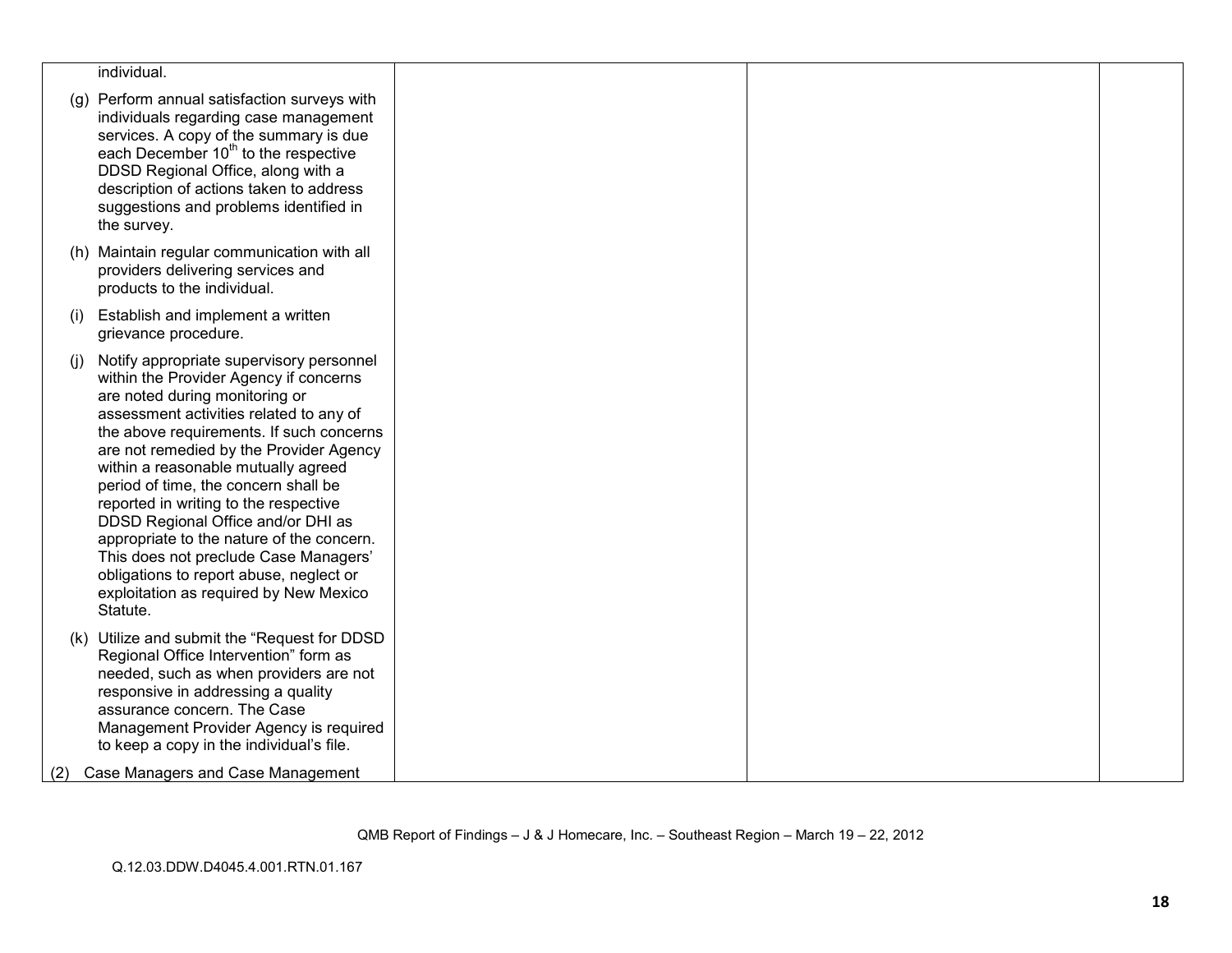| Provider Agencies are required to promote<br>and comply with the Case Management<br>Code of Ethics:                                                                                                                                                                                                                                 |  |  |
|-------------------------------------------------------------------------------------------------------------------------------------------------------------------------------------------------------------------------------------------------------------------------------------------------------------------------------------|--|--|
| (a) Case Managers shall provide the<br>individual/guardian with a copy of the<br>Code of Ethics when Addendum A is<br>signed.                                                                                                                                                                                                       |  |  |
| (b) Complaints against a Case Manager for<br>violation of the Code of Ethics brought to<br>the attention of DDSD will be sent to the<br>Case Manager's supervisor who is<br>required to respond within 10 working<br>days to DDSD with detailed actions<br>taken. DDSD reserves the right to<br>forward such complaints to the IRC. |  |  |
|                                                                                                                                                                                                                                                                                                                                     |  |  |
|                                                                                                                                                                                                                                                                                                                                     |  |  |
|                                                                                                                                                                                                                                                                                                                                     |  |  |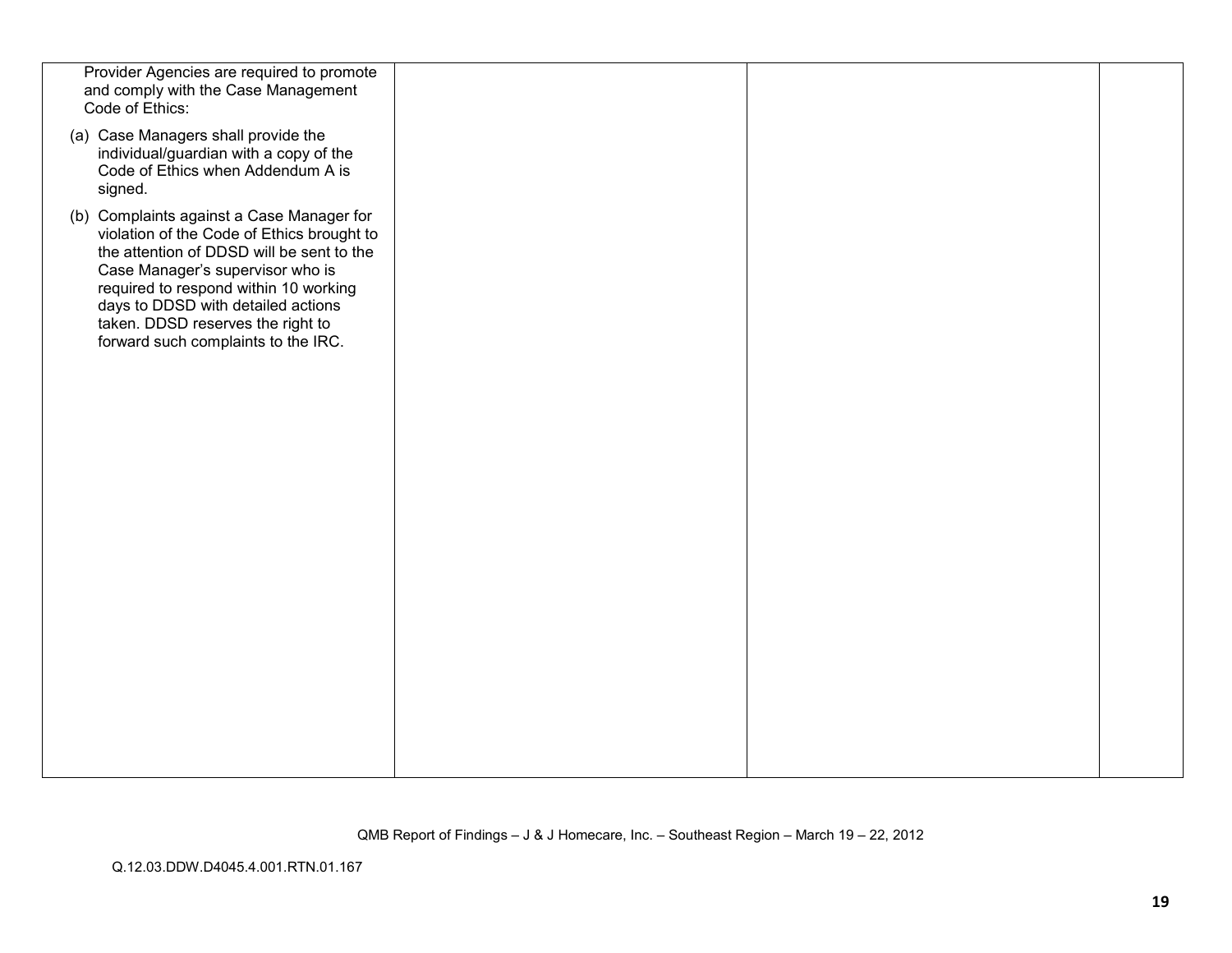| <b>Standard of Care</b>                                                                                                                                                                                                                                                                                                                                                                                                                                                                                                      | <b>Deficiencies</b>                                                                                                                                                                                                                                                                                                                                                                                                                                   | <b>Agency Plan of Correction, On-going</b><br><b>QA/QI &amp; Responsible Party</b>                                                                              | <b>Date</b><br><b>Due</b> |
|------------------------------------------------------------------------------------------------------------------------------------------------------------------------------------------------------------------------------------------------------------------------------------------------------------------------------------------------------------------------------------------------------------------------------------------------------------------------------------------------------------------------------|-------------------------------------------------------------------------------------------------------------------------------------------------------------------------------------------------------------------------------------------------------------------------------------------------------------------------------------------------------------------------------------------------------------------------------------------------------|-----------------------------------------------------------------------------------------------------------------------------------------------------------------|---------------------------|
|                                                                                                                                                                                                                                                                                                                                                                                                                                                                                                                              |                                                                                                                                                                                                                                                                                                                                                                                                                                                       | CMS Assurance – Qualified Providers – The State monitors non-licensed/non-certified providers to assure adherence to waiver                                     |                           |
|                                                                                                                                                                                                                                                                                                                                                                                                                                                                                                                              |                                                                                                                                                                                                                                                                                                                                                                                                                                                       | requirements. The State implements its policies and procedures for verifying that provider training is conducted in accordance with                             |                           |
| State requirements and the approved waiver.                                                                                                                                                                                                                                                                                                                                                                                                                                                                                  |                                                                                                                                                                                                                                                                                                                                                                                                                                                       |                                                                                                                                                                 |                           |
| Tag # 1A25 Caregiver Criminal History                                                                                                                                                                                                                                                                                                                                                                                                                                                                                        | <b>Standard Level Deficiency</b>                                                                                                                                                                                                                                                                                                                                                                                                                      |                                                                                                                                                                 |                           |
| <b>Screening</b>                                                                                                                                                                                                                                                                                                                                                                                                                                                                                                             |                                                                                                                                                                                                                                                                                                                                                                                                                                                       |                                                                                                                                                                 |                           |
| NMAC 7.1.9.8 CAREGIVER AND HOSPITAL<br><b>CAREGIVER EMPLOYMENT</b><br><b>REQUIREMENTS:</b><br>F. Timely Submission: Care providers shall<br>submit all fees and pertinent application<br>information for all individuals who meet the<br>definition of an applicant, caregiver or hospital<br>caregiver as described in Subsections B, D and<br>K of 7.1.9.7 NMAC, no later than twenty (20)<br>calendar days from the first day of employment<br>or effective date of a contractual relationship<br>with the care provider. | Based on record review, the Agency failed to<br>maintain documentation indicating no<br>"disqualifying convictions" or documentation of<br>the timely submission of pertinent application<br>information to the Caregiver Criminal History<br>Screening Program was on file for 1 of 12<br>Agency Personnel.<br>The following Agency Personnel Files<br>contained Caregiver Criminal History<br>Screenings, which were not specific to the<br>Agency: | Provider:                                                                                                                                                       |                           |
| NMAC 7.1.9.9 CAREGIVERS OR HOSPITAL<br><b>CAREGIVERS AND APPLICANTS WITH</b><br><b>DISQUALIFYING CONVICTIONS:</b><br>A. Prohibition on Employment: A care<br>provider shall not hire or continue the<br>employment or contractual services of any<br>applicant, caregiver or hospital caregiver for<br>whom the care provider has received notice of a<br>disqualifying conviction, except as provided in<br>Subsection B of this section.                                                                                   | • #45 - Date of hire 7/11/2011.                                                                                                                                                                                                                                                                                                                                                                                                                       | State your Plan of Correction for the findings in<br>this Tag above this line.<br>Enter your Quality Assurance/Quality<br>Improvement processes below the line. |                           |
| <b>NMAC 7.1.9.11</b><br><b>DISQUALIFYING CONVICTIONS.</b> The<br>following felony convictions disqualify an<br>applicant, caregiver or hospital caregiver from<br>employment or contractual services with a care<br>provider:<br>A. homicide;<br><b>B.</b> trafficking, or trafficking in controlled                                                                                                                                                                                                                         |                                                                                                                                                                                                                                                                                                                                                                                                                                                       |                                                                                                                                                                 |                           |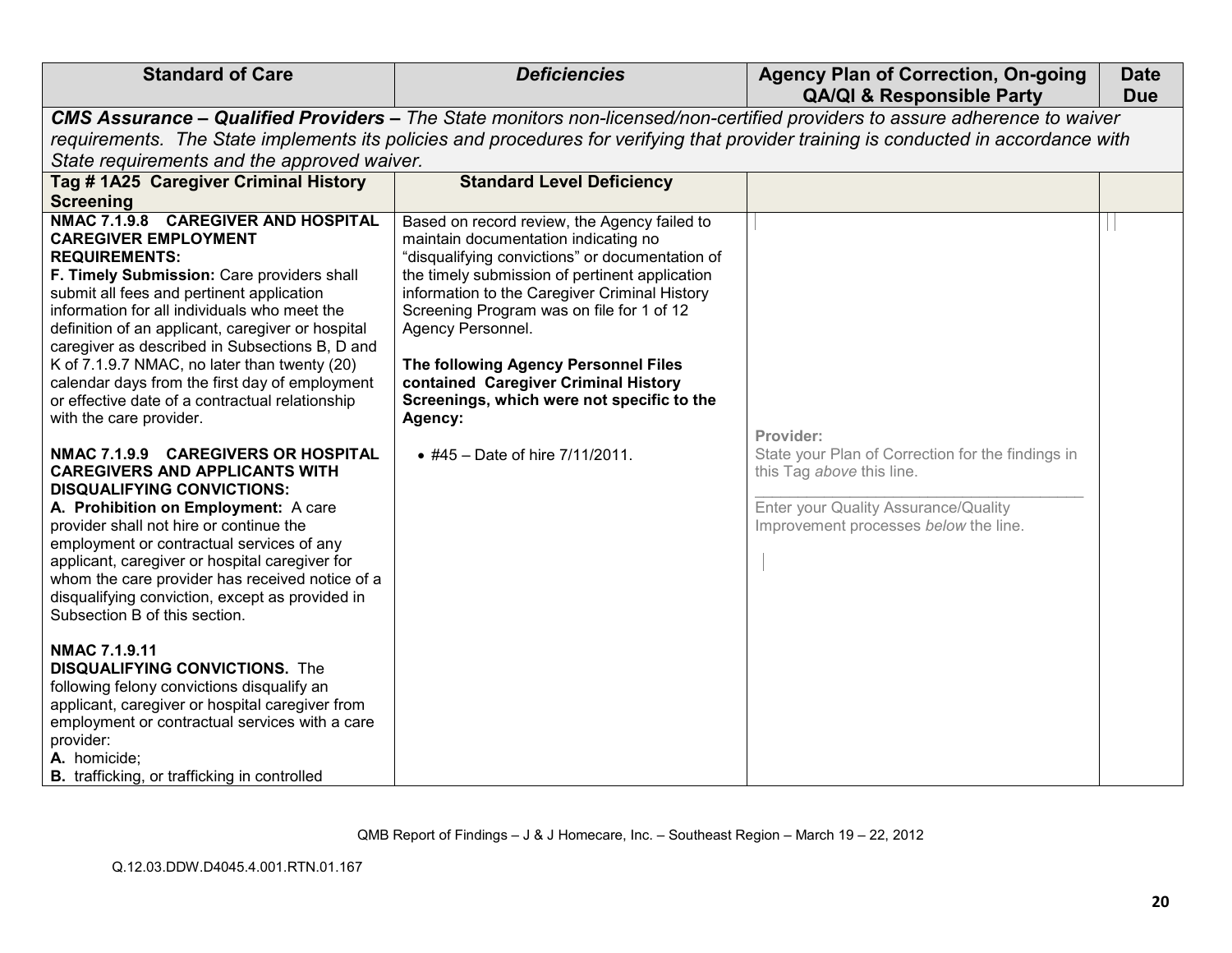| substances;<br>C. kidnapping, false imprisonment, aggravated<br>assault or aggravated battery;<br>D. rape, criminal sexual penetration, criminal<br>sexual contact, incest, indecent exposure, or<br>other related felony sexual offenses;<br>E. crimes involving adult abuse, neglect or<br>financial exploitation;<br>F. crimes involving child abuse or neglect;<br>G. crimes involving robbery, larceny, extortion,<br>burglary, fraud, forgery, embezzlement, credit<br>card fraud, or receiving stolen property; or<br>H. an attempt, solicitation, or conspiracy<br>involving any of the felonies in this subsection. |  |  |
|------------------------------------------------------------------------------------------------------------------------------------------------------------------------------------------------------------------------------------------------------------------------------------------------------------------------------------------------------------------------------------------------------------------------------------------------------------------------------------------------------------------------------------------------------------------------------------------------------------------------------|--|--|
|                                                                                                                                                                                                                                                                                                                                                                                                                                                                                                                                                                                                                              |  |  |
|                                                                                                                                                                                                                                                                                                                                                                                                                                                                                                                                                                                                                              |  |  |
|                                                                                                                                                                                                                                                                                                                                                                                                                                                                                                                                                                                                                              |  |  |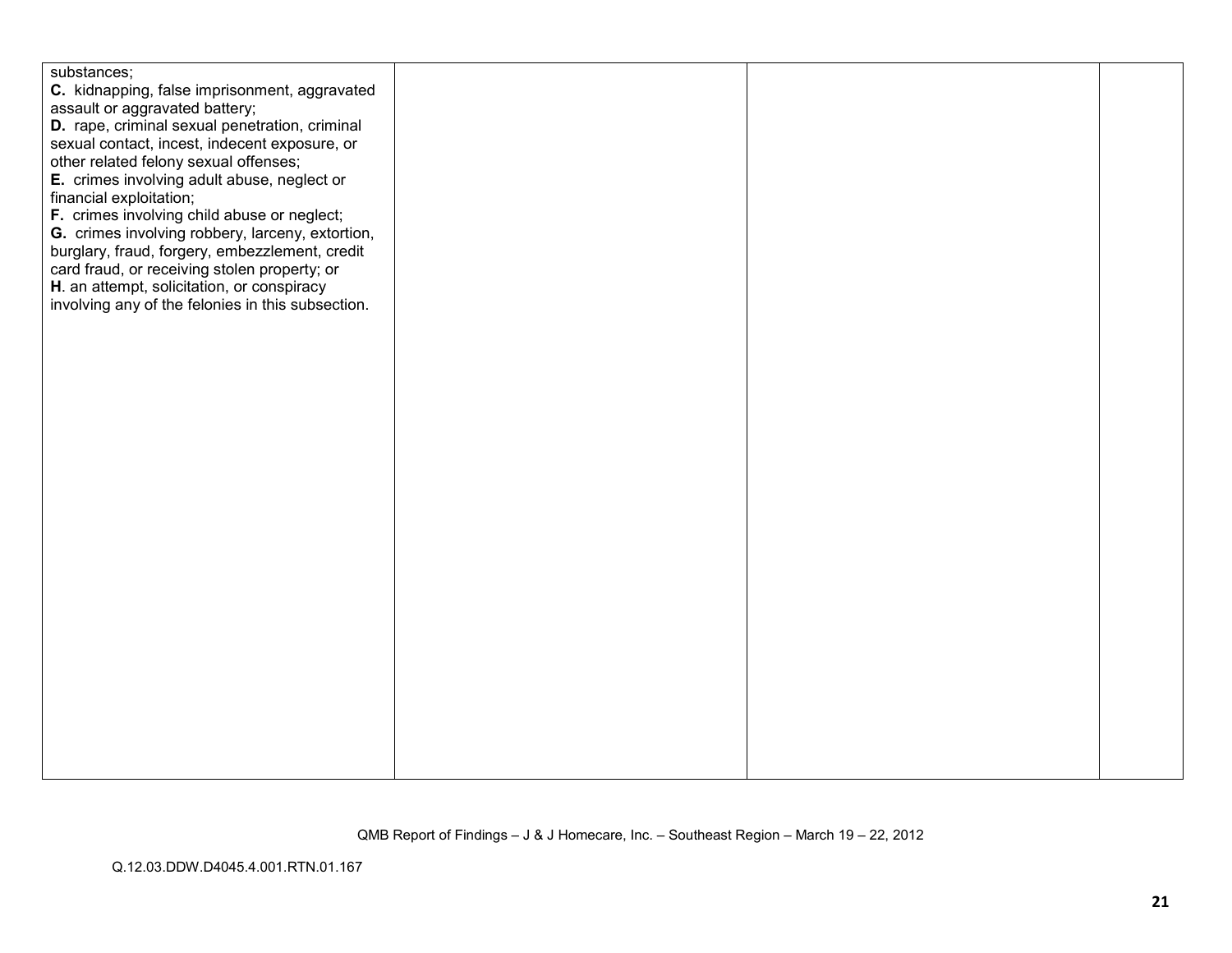| Tag #1A26 Consolidated On-line                                                                                                                                                                                                                                                                                                                                                                                                                                                                                                                                                                                                                                                                                                                                                                                                                                                                                                                                                                                                                                                                                                                                                                                                                                                                                                                                                                                                                                                                                                                                                                                                                                                                                                                                                                 | <b>Standard Level Deficiency</b>                                                                                                                                                                                                                                                                                                                                                                                                                                                                                                                                                                                                                                                                                               |                                                                                                                                                                              |  |
|------------------------------------------------------------------------------------------------------------------------------------------------------------------------------------------------------------------------------------------------------------------------------------------------------------------------------------------------------------------------------------------------------------------------------------------------------------------------------------------------------------------------------------------------------------------------------------------------------------------------------------------------------------------------------------------------------------------------------------------------------------------------------------------------------------------------------------------------------------------------------------------------------------------------------------------------------------------------------------------------------------------------------------------------------------------------------------------------------------------------------------------------------------------------------------------------------------------------------------------------------------------------------------------------------------------------------------------------------------------------------------------------------------------------------------------------------------------------------------------------------------------------------------------------------------------------------------------------------------------------------------------------------------------------------------------------------------------------------------------------------------------------------------------------|--------------------------------------------------------------------------------------------------------------------------------------------------------------------------------------------------------------------------------------------------------------------------------------------------------------------------------------------------------------------------------------------------------------------------------------------------------------------------------------------------------------------------------------------------------------------------------------------------------------------------------------------------------------------------------------------------------------------------------|------------------------------------------------------------------------------------------------------------------------------------------------------------------------------|--|
| <b>Registry / Employee Abuse Registry</b>                                                                                                                                                                                                                                                                                                                                                                                                                                                                                                                                                                                                                                                                                                                                                                                                                                                                                                                                                                                                                                                                                                                                                                                                                                                                                                                                                                                                                                                                                                                                                                                                                                                                                                                                                      |                                                                                                                                                                                                                                                                                                                                                                                                                                                                                                                                                                                                                                                                                                                                |                                                                                                                                                                              |  |
| NMAC 7.1.12.8 - REGISTRY ESTABLISHED;<br>PROVIDER INQUIRY REQUIRED: Upon the<br>effective date of this rule, the department has<br>established and maintains an accurate and<br>complete electronic registry that contains the<br>name, date of birth, address, social security<br>number, and other appropriate identifying<br>information of all persons who, while employed<br>by a provider, have been determined by the<br>department, as a result of an investigation of a<br>complaint, to have engaged in a substantiated<br>registry-referred incident of abuse, neglect or<br>exploitation of a person receiving care or<br>services from a provider. Additions and updates<br>to the registry shall be posted no later than two<br>(2) business days following receipt. Only<br>department staff designated by the custodian<br>may access, maintain and update the data in the<br>registry.<br>Provider requirement to inquire of<br>А.<br>registry. A provider, prior to employing or<br>contracting with an employee, shall inquire of<br>the registry whether the individual under<br>consideration for employment or contracting is<br>listed on the registry.<br>Prohibited employment. A provider<br>В.<br>may not employ or contract with an individual to<br>be an employee if the individual is listed on the<br>registry as having a substantiated registry-<br>referred incident of abuse, neglect or<br>exploitation of a person receiving care or<br>services from a provider.<br>Documentation of inquiry to registry.<br>D.<br>The provider shall maintain documentation in the<br>employee's personnel or employment records<br>that evidences the fact that the provider made<br>an inquiry to the registry concerning that<br>employee prior to employment. Such | Based on record review, the Agency failed to<br>maintain documentation in the employee's<br>personnel records that evidenced inquiry to the<br>Employee Abuse Registry prior to employment<br>for 5 of 12 Agency Personnel.<br>The following Agency Personnel records<br>contained evidence that indicated the<br><b>Employee Abuse Registry was completed</b><br>after hire:<br>$\bullet$ #41 - Date of hire 12/15/2011. Completed<br>on 12/28/2011.<br>$\bullet$ #46 - Date of hire 11/8/2011. Completed<br>on 1/10/2012.<br>• #48 - Date of hire 6/9/2009. Completed on<br>3/20/2010.<br>$*$ #49 - Date of hire 5/24/2010. Completed<br>on 9/4/2010.<br>$\bullet$ #51 - Date of hire 10/8/2008. Completed<br>on 10/14/2008. | Provider:<br>State your Plan of Correction for the findings in<br>this Tag above this line.<br>Enter your Quality Assurance/Quality<br>Improvement processes below the line. |  |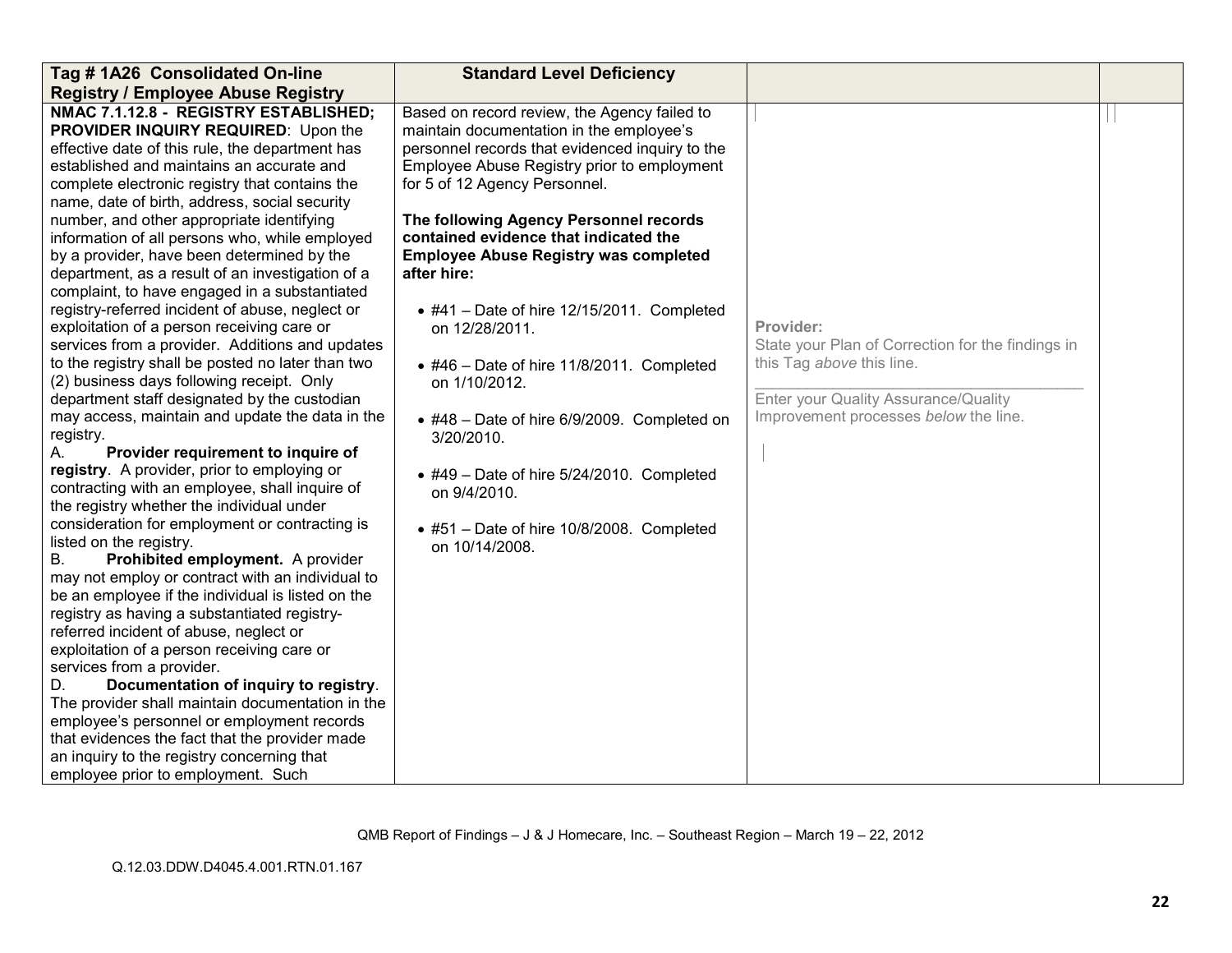| documentation must include evidence, based on      |  |  |
|----------------------------------------------------|--|--|
| the response to such inquiry received from the     |  |  |
| custodian by the provider, that the employee       |  |  |
| was not listed on the registry as having a         |  |  |
| substantiated registry-referred incident of abuse, |  |  |
| neglect or exploitation.                           |  |  |
| Documentation for other staff. With<br>Е.          |  |  |
| respect to all employed or contracted individuals  |  |  |
| providing direct care who are licensed health      |  |  |
| care professionals or certified nurse aides, the   |  |  |
| provider shall maintain documentation reflecting   |  |  |
| the individual's current licensure as a health     |  |  |
| care professional or current certification as a    |  |  |
| nurse aide.                                        |  |  |
| F.<br><b>Consequences of noncompliance.</b>        |  |  |
| The department or other governmental agency        |  |  |
| having regulatory enforcement authority over a     |  |  |
| provider may sanction a provider in accordance     |  |  |
| with applicable law if the provider fails to make  |  |  |
| an appropriate and timely inquiry of the registry, |  |  |
| or fails to maintain evidence of such inquiry, in  |  |  |
| connection with the hiring or contracting of an    |  |  |
| employee; or for employing or contracting any      |  |  |
| person to work as an employee who is listed on     |  |  |
| the registry. Such sanctions may include a         |  |  |
| directed plan of correction, civil monetary        |  |  |
| penalty not to exceed five thousand dollars        |  |  |
| (\$5000) per instance, or termination or non-      |  |  |
| renewal of any contract with the department or     |  |  |
| other governmental agency.                         |  |  |
|                                                    |  |  |
| Developmental Disabilities (DD) Waiver Service     |  |  |
| Standards effective 4/1/2007                       |  |  |
| <b>Chapter 1.IV. General Provider</b>              |  |  |
| Requirements. D. Criminal History                  |  |  |
| Screening: All personnel shall be screened by      |  |  |
| the Provider Agency in regard to the employee's    |  |  |
| qualifications, references, and employment         |  |  |
| history, prior to employment. All Provider         |  |  |
| Agencies shall comply with the Criminal Records    |  |  |
|                                                    |  |  |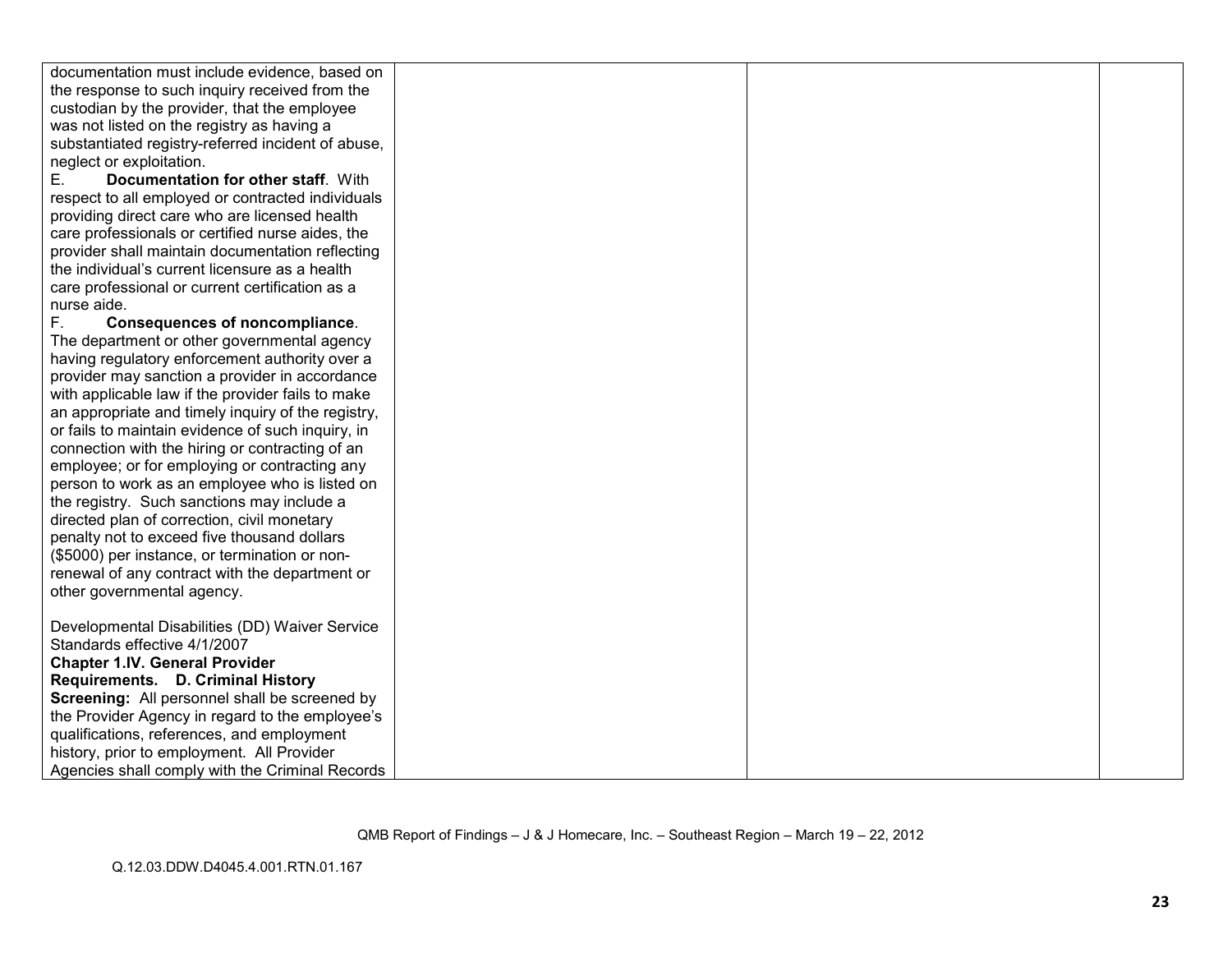| Screening for Caregivers 7.1.12 NMAC and<br>Employee Abuse Registry 7.1.12 NMAC as<br>required by the Department of Health, Division<br>of Health Improvement. |
|----------------------------------------------------------------------------------------------------------------------------------------------------------------|
|                                                                                                                                                                |
|                                                                                                                                                                |
|                                                                                                                                                                |
|                                                                                                                                                                |
|                                                                                                                                                                |
|                                                                                                                                                                |
|                                                                                                                                                                |
|                                                                                                                                                                |
|                                                                                                                                                                |
|                                                                                                                                                                |
|                                                                                                                                                                |
|                                                                                                                                                                |
|                                                                                                                                                                |
|                                                                                                                                                                |
|                                                                                                                                                                |
|                                                                                                                                                                |
|                                                                                                                                                                |
|                                                                                                                                                                |
|                                                                                                                                                                |
|                                                                                                                                                                |
|                                                                                                                                                                |
|                                                                                                                                                                |
|                                                                                                                                                                |
|                                                                                                                                                                |
|                                                                                                                                                                |
|                                                                                                                                                                |
|                                                                                                                                                                |
|                                                                                                                                                                |
|                                                                                                                                                                |
|                                                                                                                                                                |
|                                                                                                                                                                |
|                                                                                                                                                                |
|                                                                                                                                                                |
|                                                                                                                                                                |
|                                                                                                                                                                |
|                                                                                                                                                                |
|                                                                                                                                                                |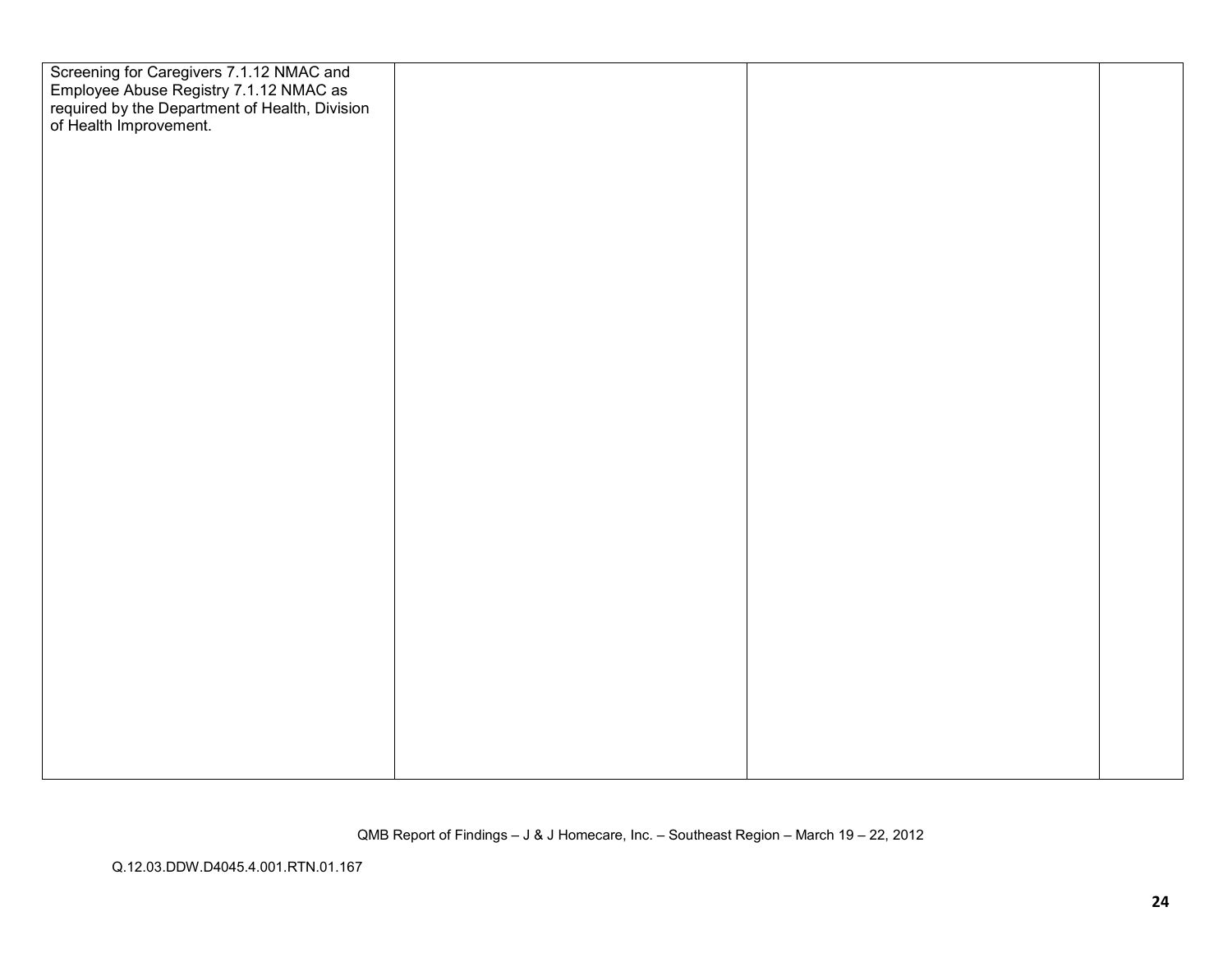|      | Tag #4C20 Supervision Req.                                                                                                                                                                                                                                                                                                                                                        | <b>Standard Level Deficiency</b>                                                                                                                                                                                                                            |                                                                                             |  |
|------|-----------------------------------------------------------------------------------------------------------------------------------------------------------------------------------------------------------------------------------------------------------------------------------------------------------------------------------------------------------------------------------|-------------------------------------------------------------------------------------------------------------------------------------------------------------------------------------------------------------------------------------------------------------|---------------------------------------------------------------------------------------------|--|
|      | Developmental Disabilities (DD) Waiver Service<br>Standards effective 4/1/2007<br><b>CHAPTER 4 IV. CASE MANAGEMENT</b><br><b>PROVIDER AGENCY REQUIREMENTS</b>                                                                                                                                                                                                                     | Based on record review, the agency failed to<br>implement written procedures for training,<br>supervision and corrective action for Case<br>Management staff and/or Subcontractors.                                                                         |                                                                                             |  |
| H. . | <b>Case Management Provider Agency</b><br><b>Supervision Requirements</b>                                                                                                                                                                                                                                                                                                         | During the on-site week of March 19, 2012 a<br>copy of the agency's policy and procedure<br>regarding case management training,                                                                                                                             |                                                                                             |  |
| (1)  | Provider Agencies shall implement written<br>procedures for training, supervision and<br>corrective action for Case Management<br>staff and/or subcontractors. Documentation<br>of above needs to be maintained in<br>personnel files.                                                                                                                                            | supervision and correction action for Case<br>Management staff and/or subcontractors was<br>requested. The information provided by the<br>Agency of the Agency's policy and procedures<br>did not contain:<br>• Corrective action for Case Management staff | Provider:<br>State your Plan of Correction for the findings in<br>this Tag above this line. |  |
| (2)  | Individuals providing supervision/oversight<br>must have at least two (2) years as<br>experienced Case Managers for individuals<br>with developmental disabilities and must<br>meet all qualifications for Case Managers<br>under Section IV, E, (1). Case management<br>supervisors who also carry a caseload may<br>not perform quality assurance reviews on<br>their own work. | and/or subcontractors.                                                                                                                                                                                                                                      | Enter your Quality Assurance/Quality<br>Improvement processes below the line.               |  |
| (3)  | Contract performance management<br>procedures equivalent to employee<br>supervision procedures shall be carried out<br>for Case Management sub-contractors.                                                                                                                                                                                                                       |                                                                                                                                                                                                                                                             |                                                                                             |  |
| (4)  | Provider Agencies shall monitor and<br>oversee the eligibility process for new<br>allocations and for re-determinations.                                                                                                                                                                                                                                                          |                                                                                                                                                                                                                                                             |                                                                                             |  |
| (5)  | On a quarterly basis, Provider Agencies are<br>required to mentor and monitor service<br>planning and ISP development by Case<br>Managers, including a quality assurance                                                                                                                                                                                                          |                                                                                                                                                                                                                                                             |                                                                                             |  |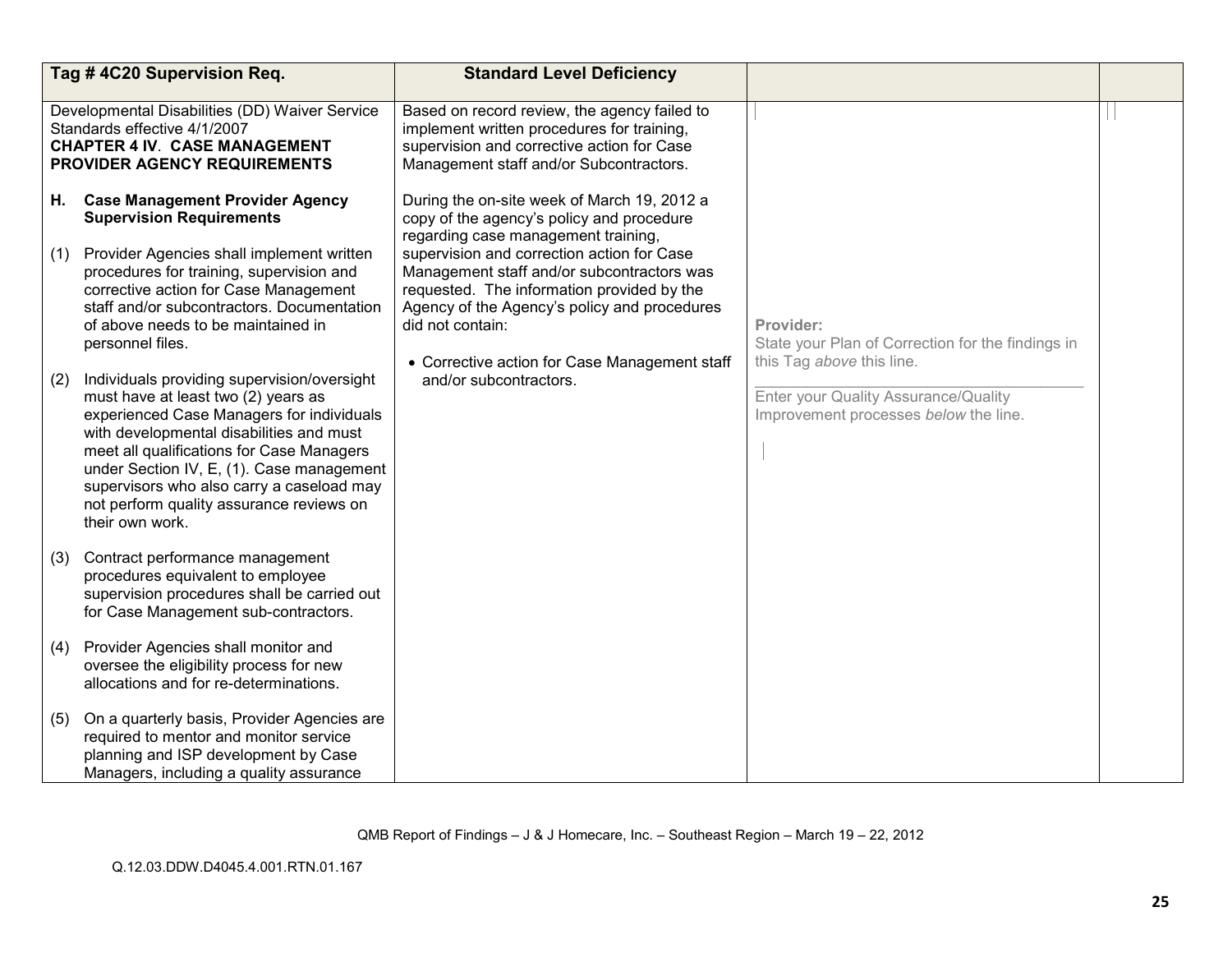|     | review of a sample of ISPs written by each<br>Case Manager. For Jackson Class<br>members, all ISPs are required to be<br>reviewed; for non-Jackson Class members,<br>a ten percent (10%) sample is required.<br>Copies of all critiqued ISPs, both Jackson<br>and non-Jackson samples, shall be<br>submitted to the respective DDSD Regional<br>Office. |  |  |
|-----|---------------------------------------------------------------------------------------------------------------------------------------------------------------------------------------------------------------------------------------------------------------------------------------------------------------------------------------------------------|--|--|
| (6) | Provider Agencies are required to evaluate<br>the quality of monitoring conducted by<br>Case Managers with regard to ISP<br>implementation and health and safety for<br>individuals served, including timely medical<br>intervention to follow-up on<br>recommendations by medical and/or clinical<br>practitioners.                                    |  |  |
| (7) | Provider Agencies shall oversee Quality<br>Assurance and Improvement Requirements<br>for Case Managers.                                                                                                                                                                                                                                                 |  |  |
| (8) | Provider Agencies shall assure Case<br>Manager compliance with training<br>requirements.                                                                                                                                                                                                                                                                |  |  |
| (9) | Provider Agencies are required to assure<br>all records include current provider<br>quarterly reports and that each record is<br>complete in adherence with DDSD policies,<br>procedures and standards.                                                                                                                                                 |  |  |
|     | (10) Provider Agencies must assure adherence<br>to timelines set forth by DDSD.                                                                                                                                                                                                                                                                         |  |  |
|     |                                                                                                                                                                                                                                                                                                                                                         |  |  |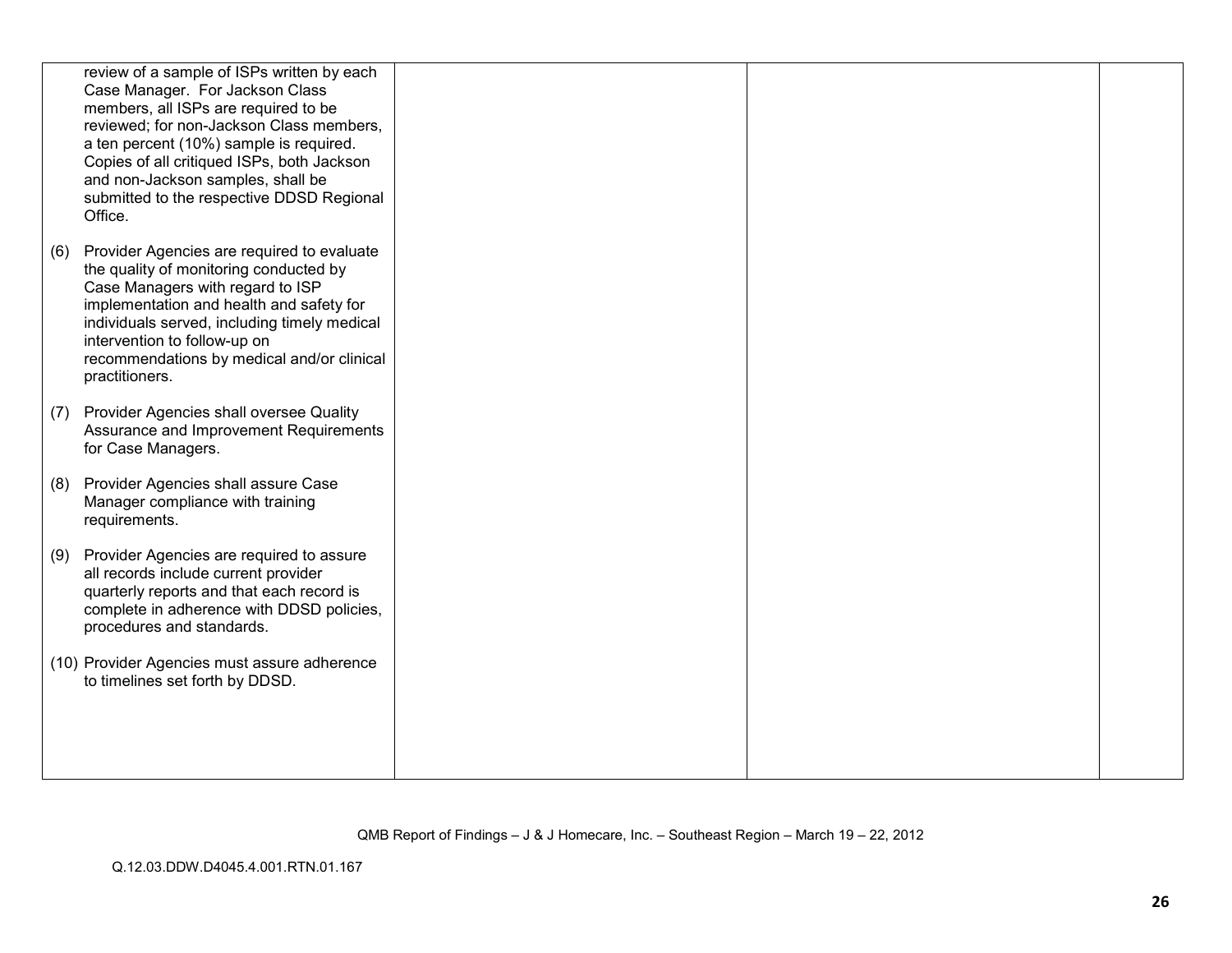| <b>Standard of Care</b>                                                                                                                                                                                   | <b>Deficiencies</b>                                                                                                                                                            | <b>Agency Plan of Correction, On-going</b>                                                                                                                   | <b>Date</b> |  |
|-----------------------------------------------------------------------------------------------------------------------------------------------------------------------------------------------------------|--------------------------------------------------------------------------------------------------------------------------------------------------------------------------------|--------------------------------------------------------------------------------------------------------------------------------------------------------------|-------------|--|
|                                                                                                                                                                                                           |                                                                                                                                                                                | <b>QA/QI &amp; Responsible Party</b>                                                                                                                         | <b>Due</b>  |  |
| CMS Assurance – Financial Accountability – State financial oversight exists to assure that claims are coded and paid for in                                                                               |                                                                                                                                                                                |                                                                                                                                                              |             |  |
| accordance with the reimbursement methodology specified in the approved waiver.                                                                                                                           |                                                                                                                                                                                |                                                                                                                                                              |             |  |
|                                                                                                                                                                                                           |                                                                                                                                                                                |                                                                                                                                                              |             |  |
|                                                                                                                                                                                                           |                                                                                                                                                                                |                                                                                                                                                              |             |  |
| TAG #1A12 All Services Reimbursement (No Deficiencies)                                                                                                                                                    |                                                                                                                                                                                |                                                                                                                                                              |             |  |
|                                                                                                                                                                                                           |                                                                                                                                                                                |                                                                                                                                                              |             |  |
| <b>SERVICE DELIVERY AND LOCATION</b>                                                                                                                                                                      |                                                                                                                                                                                | Developmental Disabilities (DD) Waiver Service Standards effective 4/1/2007 Chapter 1. III. PROVIDER AGENCY DOCUMENTATION OF                                 |             |  |
|                                                                                                                                                                                                           |                                                                                                                                                                                |                                                                                                                                                              |             |  |
| prior to a request for reimbursement from the HSD. For each unit billed, the record shall contain the following:<br>(3) The signature or authenticated name of staff providing the service.               | (1) Date, start and end time of each service encounter or other billable service interval;<br>(2) A description of what occurred during the encounter or service interval; and | <b>B. Billable Units:</b> The documentation of the billable time spent with an individual shall be kept on the written or electronic record that is prepared |             |  |
| Billing for Case Management services was reviewed for 24 of 24 individuals. Progress notes and billing records supported billing activities for the<br>months of November & December 2011 & January 2012. |                                                                                                                                                                                |                                                                                                                                                              |             |  |